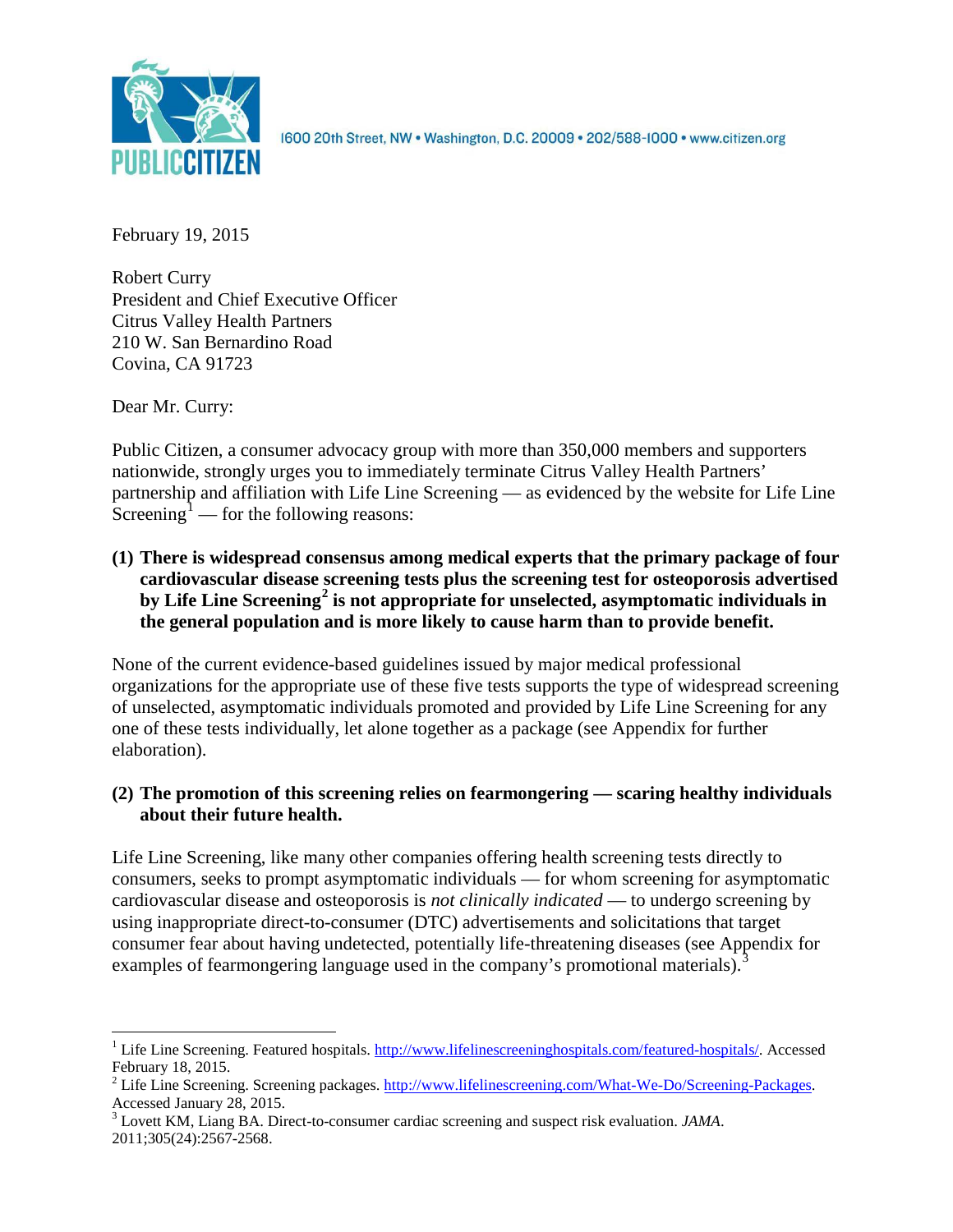### **(3) For many people, false-positive test results from this screening can lead to unfounded anxiety and additional unnecessary, risky, and costly diagnostic procedures and treatment interventions.**[4](#page-1-0),[5](#page-1-1)

Because this screening is performed broadly on *unselected, predominantly asymptomatic populations* (i.e., those not at significant risk), many people will have false**-**positive test results. False-positive results can cause unfounded anxiety and lead to additional diagnostic procedures and treatments, exposing screened individuals to additional risk of physical harm without providing offsetting benefits.

In addition to physical and psychological harms, false-positive results from medically inappropriate screening tests also cause financial harms to the people screened and to others. Unnecessary costs are borne *directly* by the screened patients/consumers for the initial screening and for some of the unnecessary follow-up testing and treatment interventions. Additionally, *indirect* cost to the broader insured population results from insurance companies passing on the costs of superfluous follow-up testing and treatment via increased premiums.

### **(4) Screening unselected, asymptomatic people will lead to** *overdiagnosis***, which occurs when individuals are diagnosed with conditions that will never cause symptoms or death.**

Some individuals undergoing inappropriate screening will have certain true-positive abnormal results, leading to the diagnosis of conditions that will never cause symptoms or death, a problem known as overdiagnosis.<sup>[6](#page-1-2)</sup> As with false-positive test results, overdiagnosis leads to unnecessary anxiety and unnecessary medical interventions. For example, imaging tests, such as the ultrasound cardiovascular disease screening tests offered by Life Line Screening, can detect abnormalities that for many people are minor and not destined to ever progress enough to cause symptoms or death; these people cannot benefit from treatment. In fact, they can only be harmed. When healthy people are systematically encouraged to get screened, overdiagnosis and the problems caused by it are made worse.<sup>[7](#page-1-3)</sup>

## **(5) The promotion and provision of this screening is** *unethical***.**

First, it is exploitative for Life Line Screening to profit from the promotion of medically nonbeneficial testing through the use of misleading advertisements and solicitations that play on people's fear. Second, this screening violates the ethical principles of beneficence (the duty to promote good and act in the best interest of the patient and the health of society) and nonmaleficence (the duty to do no harm to patients).  $8.9$  $8.9$  $8.9$  Finally, direct-to-consumer promotional

<span id="page-1-4"></span>2012;157(10):747-748.

<span id="page-1-5"></span><span id="page-1-0"></span><sup>4</sup> Lovett KM, Liang BA. Direct-to-consumer cardiac screening and suspect risk evaluation. *JAMA*.

<span id="page-1-1"></span><sup>2011;305(24):2567-2568.</sup> <sup>5</sup> Perry S. Buyer beware on 'direct-to-consumer' health screenings. March 21, 2012. *MinnPost.*  [http://www.minnpost.com/second-opinion/2012/03/buyer-beware-direct-consumer-health-screenings.](http://www.minnpost.com/second-opinion/2012/03/buyer-beware-direct-consumer-health-screenings) Accessed January 14, 2015.

<span id="page-1-2"></span><sup>6</sup> Welch HG, Schwartz LM, Woloshin S. *Overdiagnosed: Making People Sick in the Pursuit of Health*. 1st ed. Boston, MA: Beacon Press; 2011: at *xiv*.<br><sup>7</sup> *Ibid*. Page 44.<br><sup>8</sup> Wallace EA, Schumann JH, Weinberger SE. Ethics of commercial screening tests. *Ann Intern Med*.

<span id="page-1-3"></span>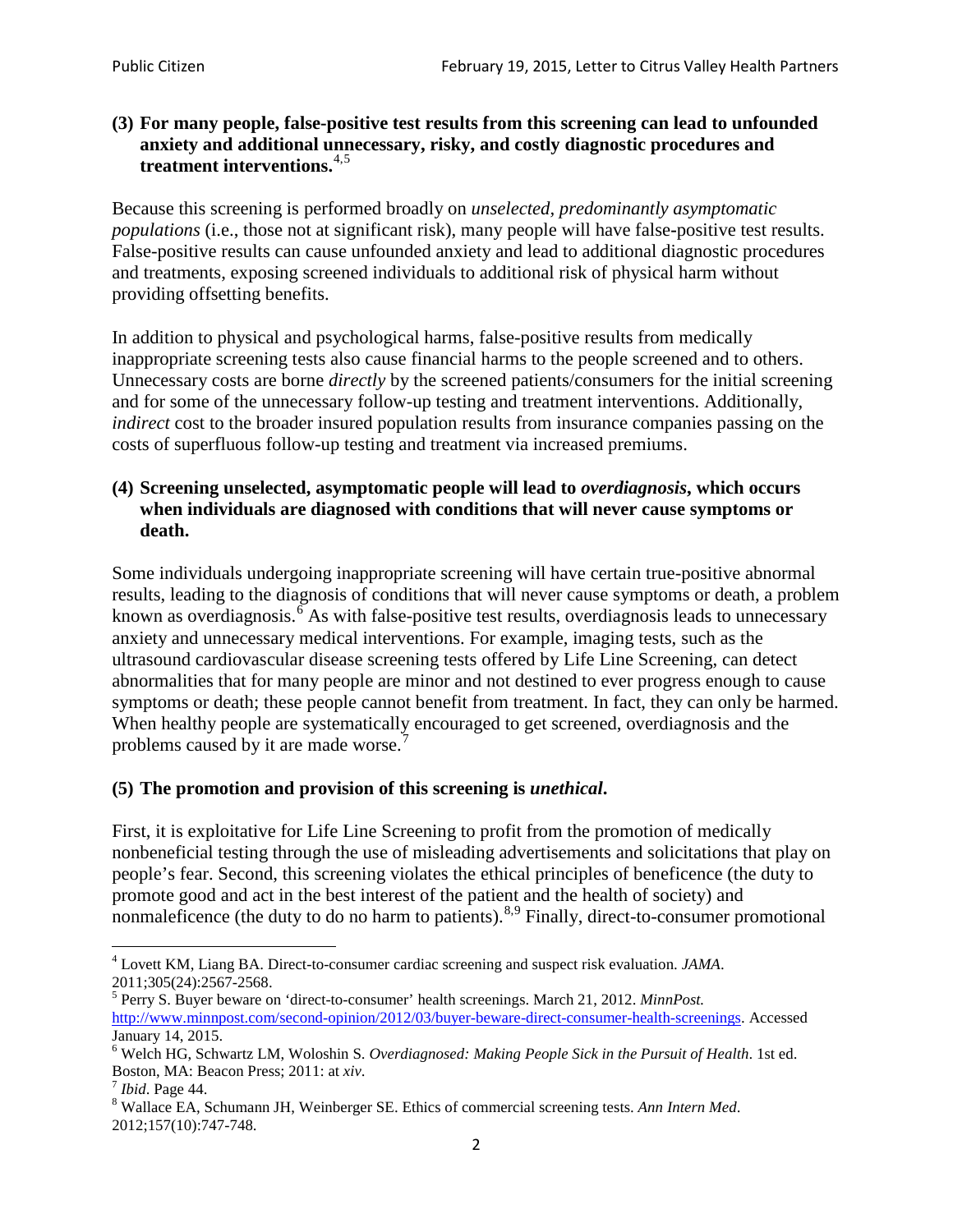materials for screening tests that fail to disclose published guidelines on recommended indications for these tests, as well as the risks of harm, violate the ethical principle of respect for persons and patient autonomy (the duty to protect and foster a patient's free, uncoerced choices). $\frac{10,11}{10,11}$  $\frac{10,11}{10,11}$  $\frac{10,11}{10,11}$  $\frac{10,11}{10,11}$ 

For these reasons, your institution's partnership with Life Line Screening does a great disservice to the community that you serve and adversely impacts public health more broadly. It is therefore imperative that your institution sever its relationship with Life Line Screening and refrain from endorsing the company's heavily promoted, nonselective, community**-**wide cardiovascular disease and osteoporosis screening programs.

Of note, many institutions like yours responded positively to similar requests from Public Citizen. In particular, on June 19, 2014, we wrote letters to 20 hospitals and medical institutions that had partnered with HealthFair, another company that inappropriately promotes similar direct-to-consumer cardiovascular disease screening tests, urging them to immediately sever their relationship with the company. [12](#page-2-2) Fifteen of the 20 institutions have informed either us or representatives of the news media that they have terminated or will be terminating their relationships with HealthFair. Public Citizen applauded these actions.

On August 11, 2014, the *Journal of the American Medical Association* published a Viewpoint article critical of hospital relationships with DTC disease screening companies.<sup>13</sup> The article co-authored by Erik Wallace, M.D., Associate Dean for the Colorado Springs Branch of the University of Colorado School of Medicine; John Schumann, M.D., Interim President, University of Oklahoma-Tulsa; and Steven Weinberger, M.D., Executive Vice President and Chief Executive Officer of the American College of Physicians, the pre**-**eminent national organization of internists — concluded as follows:

If the primary goal of hospitals and DTC screening companies is to improve the health of the populations they serve, then both entities should provide clear and convincing evidence of net benefit with the tests and treatments they offer. Given the controversy over the values and ethics of DTC screening companies and the services they offer, hospitals should clearly and publicly explain their relationships with DTC screening companies, given the lack of evidence to support mass vascular screenings. Hospitals also should justify such relationships transparently or, as Public Citizen suggests, sever such relationships.

Finally, we would also like to call to your attention the fact that on January 22, 2015, Public Citizen requested that the Federal Trade Commission investigate the advertising and promotional

<sup>&</sup>lt;sup>9</sup> Snyder L, American College of Physicians Ethics, Professionalism, and Human Rights Committee. American College of Physicians ethics manual. Sixth edition. Ann Intern Med. 2012;156(1):73-104.

<span id="page-2-0"></span><sup>&</sup>lt;sup>10</sup> Wallace EA, Schumann JH, Weinberger SE. Ethics of commercial screening tests. *Ann Intern Med*. 2012;157(10):747-748.

<span id="page-2-1"></span> $11$  Snyder L, American College of Physicians Ethics, Professionalism, and Human Rights Committee. American College of Physicians ethics manual: Sixth edition. *Ann Intern Med*. 2012;156(1):73-104.<br><sup>12</sup> Public Citizen. Letters to twenty hospitals and medical institutions asking them to end their partnerships with

<span id="page-2-2"></span>HealthFair. [http://www.citizen.org/hrg2206.](http://www.citizen.org/hrg2206) Accessed October 2, 2014.

<span id="page-2-3"></span><sup>13</sup> Wallace EA, Schumann JH, Weinberger SE. Hospital relationships with direct-to-consumer screening companies. *JAMA*. 2014;312(9):891-892. Published online August 11, 2014. doi:10.1001/jama.2014.9500.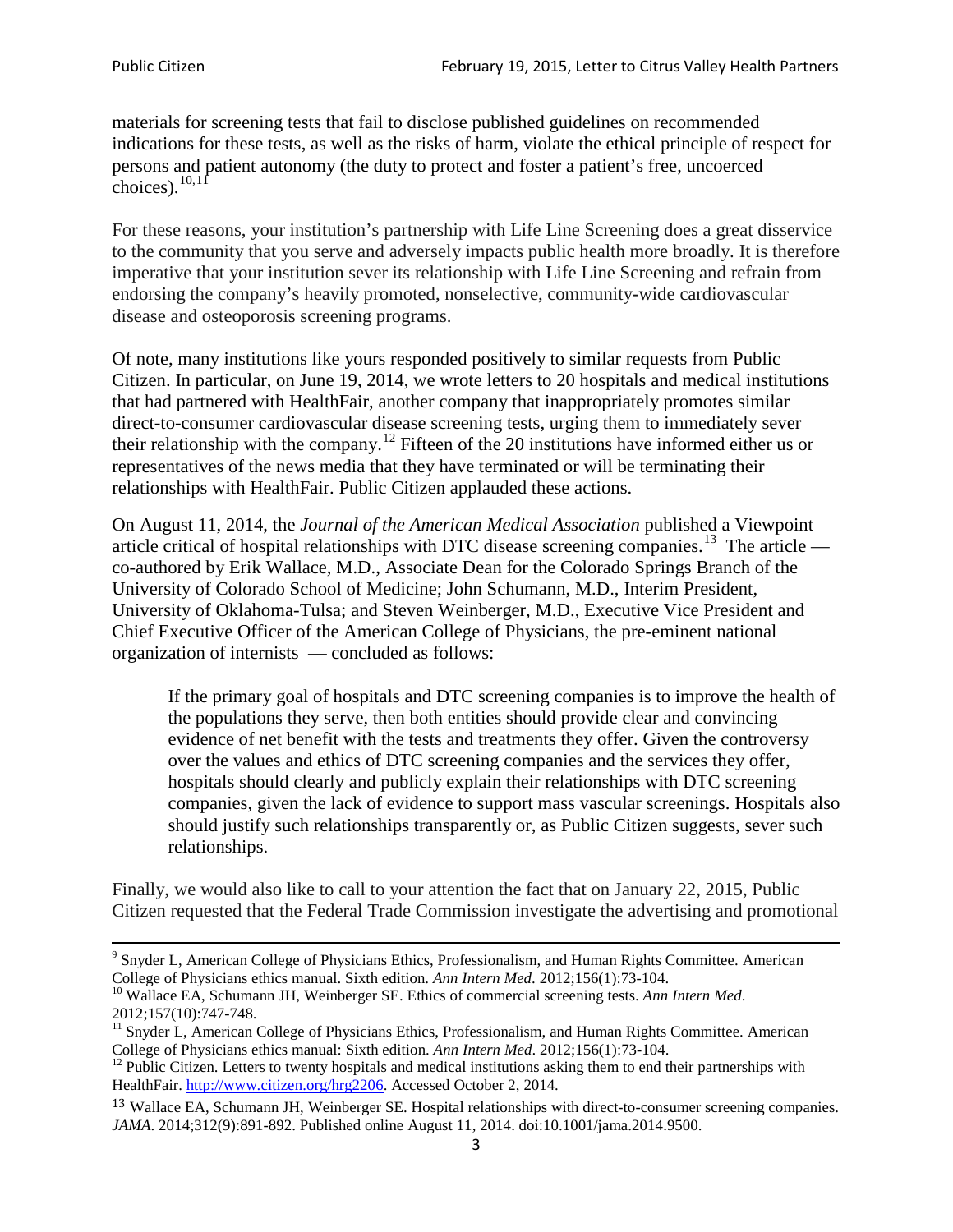activities of Life Line Screening. There is evidence that the company's advertising and promotional materials contain numerous statements that may be deceptive within the meaning of the Federal Trade Commission Act. These materials make unsubstantiated medical-benefit efficacy claims about Life Line Screening's primary cardiovascular disease and osteoporosis screening package, and they omit information material to consumers regarding the risks of adverse health-related outcomes and financial harms that may result from the screening.

Thank you for your prompt attention to this important patient safety and public health issue. Please contact us when you end your relationship with Life Line Screening.

Sincerely,

Vikram Krishnasamy, M.D., M.P.H. Researcher Public Citizen's Health Research Group

Michael Carome, M.D. **Director** Public Citizen's Health Research Group

Sidney M. Wolfe, M.D. Founder and Senior Adviser Public Citizen's Health Research Group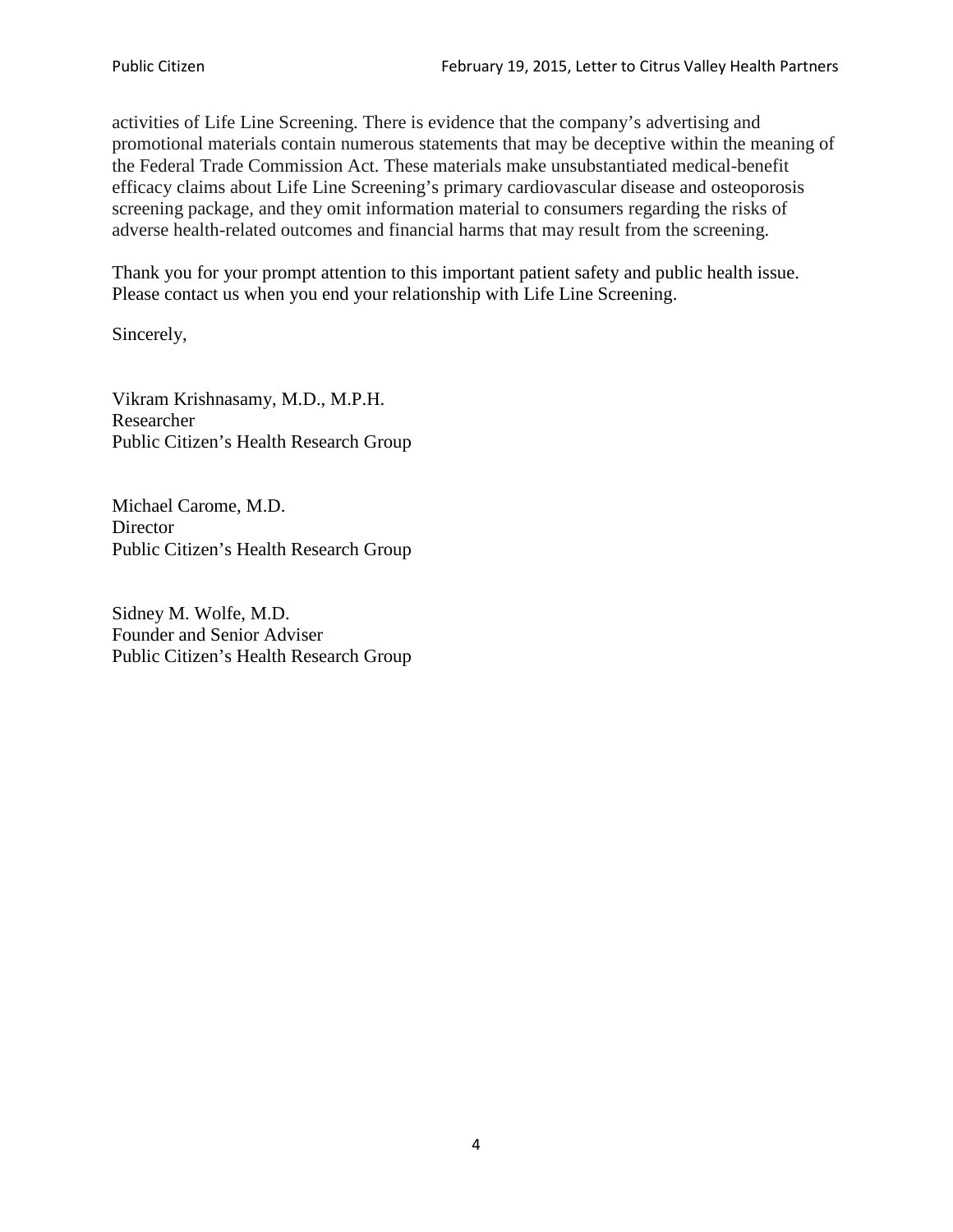# **Appendix**

### **Assessment of Cardiovascular Disease and Osteoporosis Screening Tests Offered by Life Line Screening**

Life Line Screening heavily promotes directly to consumers a package of four cardiovascular disease screening tests plus an osteoporosis risk assessment test.<sup>[14](#page-4-0),[15](#page-4-1)</sup> The four cardiovascular disease screening tests in the package are an electrocardiogram to screen for atrial fibrillation, a carotid artery ultrasound, an abdominal aortic aneurysm ultrasound, and a peripheral arterial disease test. The osteoporosis risk assessment test is an ultrasound of the heel bone to measure bone mass density.

Promotional materials describing these screening tests on the Life Line Screening website and in direct-to-consumer print solicitations mailed directly to people's homes misleadingly note the following:

Since our inception in 1993, we have screened nearly eight million people, and currently screen nearly one million people each year at over 16,000 screening events nationwide. Through this experience, we often identify serious health issues and **have helped save thousands of lives**. [16](#page-4-2) [Emphasis added]

"These screenings have **proven to be safe and accurate** in detecting your risks of stroke and vascular disease – so you and your doctor can do something about it before it's too late."<sup>[17](#page-4-3)</sup> [Emphasis added]

The Life Line Screening promotional materials recommend that adults over age 50 undergo these five screening tests annually:<sup>[18](#page-4-4),[19,](#page-4-5)[20,](#page-4-6)[21](#page-4-7),[22](#page-4-8)</sup>

Q. Who needs to be screened?

A. The answer is anyone over 50 who wants to be proactive about his or her health. …

Received November 2014.<br><sup>16</sup> Life Line Screening. Who we are. http://www.lifelinescreening.com/Who-We-Are. Accessed January 9, 2015.

<span id="page-4-3"></span><span id="page-4-2"></span><sup>17</sup> Undated letter from Kevin DeWeese, Director of Clinical Operations, Life Line Screening, to a consumer. Received November 2014.

<span id="page-4-0"></span><sup>&</sup>lt;sup>14</sup> Life Line Screening. Screening packages. [http://www.lifelinescreening.com/What-We-Do/Screening-Packages.](http://www.lifelinescreening.com/What-We-Do/Screening-Packages) AccessedJanuary 9, 2015.

<span id="page-4-1"></span><sup>&</sup>lt;sup>15</sup> Undated letter from Kevin DeWeese, Director of Clinical Operations, Life Line Screening, to a consumer.

<span id="page-4-4"></span><sup>&</sup>lt;sup>18</sup> Life Line Screening. Atrial fibrillation screening. [http://www.lifelinescreening.com/What-We-Do/What-We-](http://www.lifelinescreening.com/What-We-Do/What-We-Screen-For/Atrial-Fibrillation)[Screen-For/Atrial-Fibrillation.](http://www.lifelinescreening.com/What-We-Do/What-We-Screen-For/Atrial-Fibrillation) Accessed January 9, 2015.

<sup>&</sup>lt;sup>19</sup> Life Line Screening. Carotid artery disease screening. [http://www.lifelinescreening.com/What-We-Do/What-We-](http://www.lifelinescreening.com/What-We-Do/What-We-Screen-For/Carotid-Artery-Disease)

<span id="page-4-6"></span><span id="page-4-5"></span>[Screen-For/Carotid-Artery-Disease.](http://www.lifelinescreening.com/What-We-Do/What-We-Screen-For/Carotid-Artery-Disease) Accessed January 9, 2015.<br><sup>20</sup> Life Line Screening. Abdominal aortic aneurysm screening.. http://www.lifelinescreening.com/What-We-<br>Do/What-We-Screen-For/Abdominal-Aortic-Aneurysms. Acces

<span id="page-4-7"></span> $\frac{1}{21}$  Life Line Screening. Peripheral arterial disease screening. [http://www.lifelinescreening.com/What-We-Do/What-](http://www.lifelinescreening.com/What-We-Do/What-We-Screen-For/Peripheral-Arterial-Disease)

<span id="page-4-8"></span>[We-Screen-For/Peripheral-Arterial-Disease.](http://www.lifelinescreening.com/What-We-Do/What-We-Screen-For/Peripheral-Arterial-Disease) Accessed January 9, 2015.<br><sup>22</sup> Life Line Screening. Osteoporosis screening/bone density test. [http://www.lifelinescreening.com/What-We-](http://www.lifelinescreening.com/What-We-Do/What-We-Screen-For/Osteoporosis)[Do/What-We-Screen-For/Osteoporosis.](http://www.lifelinescreening.com/What-We-Do/What-We-Screen-For/Osteoporosis) Accessed January 9, 2015.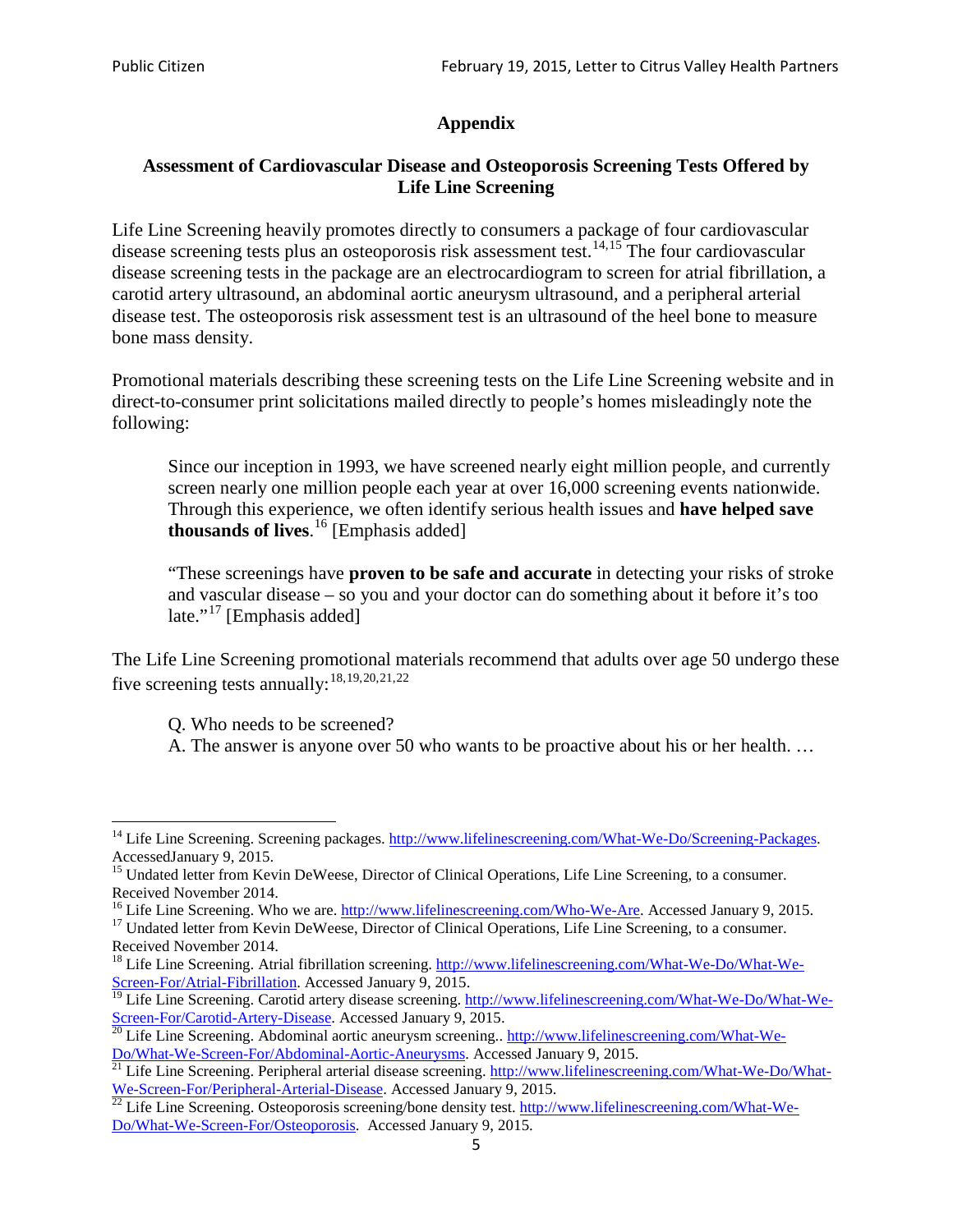However if you have a family history of stroke or heart disease, or if you have high risk factors such as being overweight, high cholesterol, smoking, or lack exercise you may wish to be screened, even if you are in your  $40^\circ$ s.<sup>[23](#page-5-0)</sup>

Life Line Screening's primary package is offered at a price of \$149, purportedly providing consumers a "savings of \$181."[24](#page-5-1)

Life Line Screening seeks to prompt asymptomatic individuals for whom screening for asymptomatic cardiovascular disease and osteoporosis is *not clinically indicated* to undergo screening by using inappropriate direct-to-consumer advertisements and solicitations that target consumer fear about having undetected, potentially life-threatening diseases.<sup>[25](#page-5-2)</sup> Examples of such statements found on Life Line Screening's website and print solicitation materials include the following:

- Website: "The absence of risk factors does **not** guarantee that a person will not die from a heart attack. In fact, 1 in 3 people who develop a myocardial infarction (MI) will not have any of the conventional risk factors, which include smoking, unhealthy diet, obesity, physical inactivity, high blood pressure, diabetes and raised lipids."[26](#page-5-3) [Emphasis in original]
- Website: "Similarly, **80% – 85% of strokes occur without warning in asymptomatic patients**, so they can only be significantly reduced by finding and treating the disease before it happens."<sup>[27](#page-5-4)</sup> [Emphasis added]
- Website: "Abdominal aortic aneurysms pose a threat because **they are usually silent until a medical emergency occurs**."[28](#page-5-5) [Emphasis added]
- Website: "**Aneurysms are a health risk because they can burst or rupture. A ruptured aneurysm can cause severe internal bleeding, which can lead to shock or even death.**"<sup>[29](#page-5-6)</sup> [Emphasis in original]
- Website: "Your carotid arteries are the two large blood vessels in your neck that supply blood to your brain. When these arteries become clogged with cholesterol, they become

<span id="page-5-0"></span><sup>&</sup>lt;sup>23</sup> Life Line Screening. Questions  $\&$  answers about Life Line Screening. Enclosure to undated letter from Kevin DeWeese, Director of Clinical Operations, Life Line Screening, to a consumer. Received November 2014.

<sup>&</sup>lt;sup>24</sup> Undated letter from Kevin DeWeese, Director of Clinical Operations, Life Line Screening, to a consumer.

<span id="page-5-2"></span><span id="page-5-1"></span>Received November 2014.<br><sup>25</sup> Lovett KM, Liang BA. Direct-to-consumer cardiac screening and suspect risk evaluation. *JAMA*.<br>2011;305(24):2567-2568.

<span id="page-5-3"></span> $26$  Life Line Screening. The benefits of ultrasound screening in key cardiovascular disease areas. [http://www.lifelinescreeningresearch.com/the-benefits-of-ultrasound-screening/.](http://www.lifelinescreeningresearch.com/the-benefits-of-ultrasound-screening/) Accessed January 9, 2015.<br><sup>28</sup> Life Line Screening. Abdominal aortic aneurysm screening. http://www.lifelinescreening.com/What-We-<sup>28</sup>

<span id="page-5-5"></span><span id="page-5-4"></span>[Do/What-We-Screen-For/Abdominal-Aortic-Aneurysms.](http://www.lifelinescreening.com/What-We-Do/What-We-Screen-For/Abdominal-Aortic-Aneurysms) Accessed January 9, 2015. <sup>29</sup> Life Line Screening. Abdominal aortic aneurysm (AAA).

<span id="page-5-6"></span>[http://www.lifelinescreening.com/~/media/Files/US/pdfs/FactSheetAAAupdated.ashx.](http://www.lifelinescreening.com/~/media/Files/US/pdfs/FactSheetAAAupdated.ashx) Accessed January 9, 2015.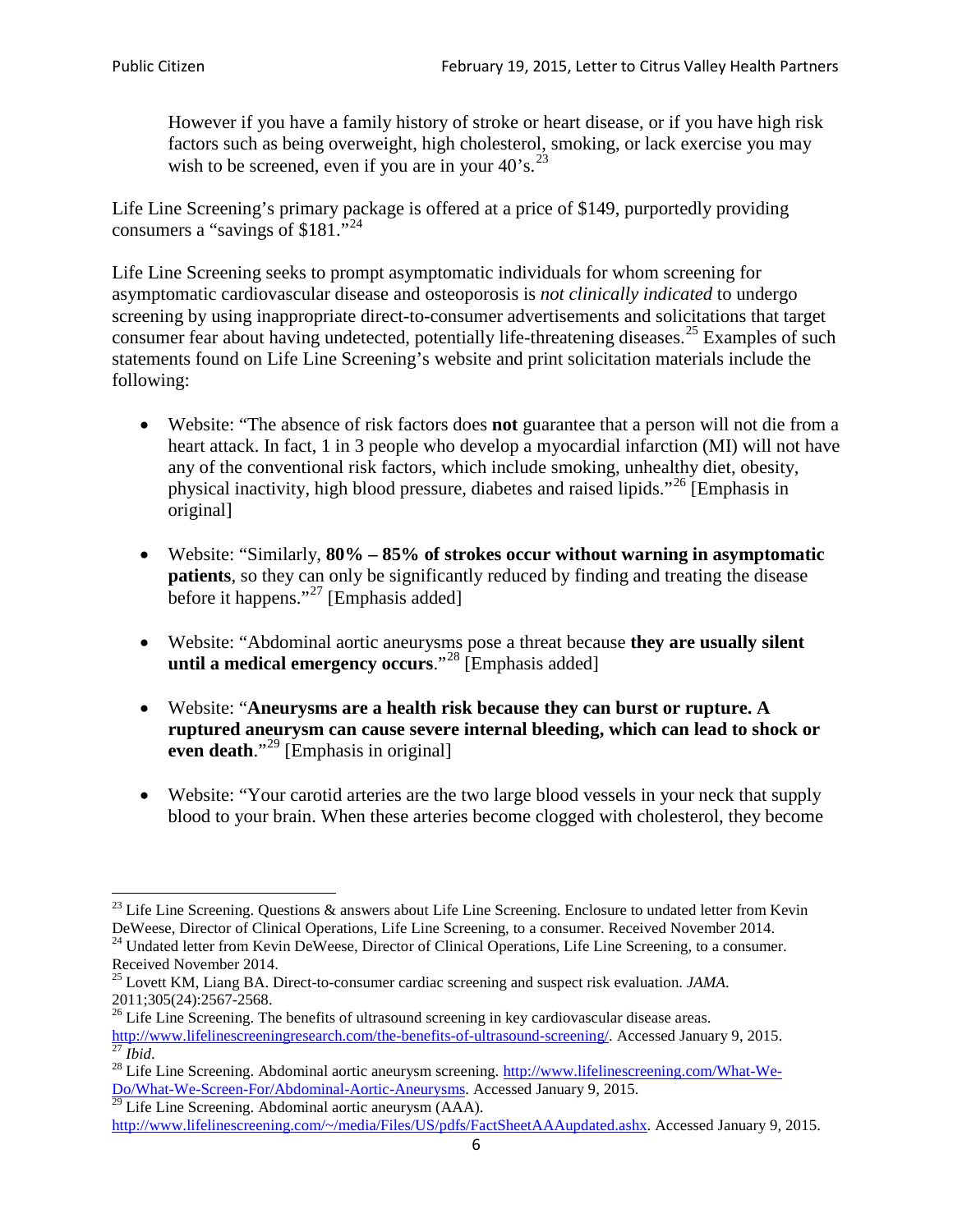**dangerously narrow**. **If a blood clot occurs in the carotid arteries, then blood cannot reach your brain and a stroke can result**. "<sup>[30](#page-6-0)</sup> [Emphasis added]

- Website: "A ruptured aortic aneurysm can cause massive internal bleeding and requires prompt emergency treatment to prevent death. **It is estimated that 80% of people with a ruptured aneurysm will die, and that many of these will die before being able to reach a hospital.**"<sup>[31](#page-6-1)</sup> [Emphasis added]
- Website: "As we age, bones begin to break down faster than new bone can be formed. Osteoporosis removes minerals from bones until they become so weak and brittle that they fracture very easily. Actions such as bending to pick up a newspaper, lifting a vacuum, or even coughing can cause a fracture. **Some fractures, such as hip fractures, may require hospitalization or major surgery, and may result in disability or even**  death."<sup>[32](#page-6-2)</sup> [Emphasis added]
- Direct-to-consumer letter: "These screenings have proven to be safe and accurate in detecting **your risks of stroke and vascular disease** – so you and your doctor **can do something about it before it's too late**."<sup>[33](#page-6-3)</sup> [Emphasis added]
- Direct-to-consumer letter: "The lifetime risk of stroke for middle-aged men and women is 1 in 5 for women and 1 in 6 for men, and **it takes a terrible toll on families**."[34](#page-6-4) [Emphasis added]
- Direct-to-consumer letter: "Life Line Screening has conducted nearly 8 million screenings, and customers sometimes tell us they feel the **screenings saved their lives**."[35](#page-6-5) [Emphasis added]
- Direct-to-consumer letter:  $36$  "What's inside your arteries?" [Emphasis in original]

As discussed below, a review of current evidence-based guidelines and relevant scientific literature fails to provide support for use of these five tests — individually or together as a package — for widespread screening of asymptomatic individuals in the general adult population over age 50 on a one-time basis, let alone annually. For many individuals, the risks of harm outweigh the benefits of the testing. Moreover, since the tests are not clinically indicated for most people being screened, and since many people will undergo additional unnecessary testing, these screenings are resulting in financial harm to many individuals.

<span id="page-6-0"></span><sup>&</sup>lt;sup>30</sup> Life Line Screening. Carotid artery disease screening. [http://www.lifelinescreening.com/What-We-Do/What-We-](http://www.lifelinescreening.com/What-We-Do/What-We-Screen-For/Carotid-Artery-Disease)[Screen-For/Carotid-Artery-Disease.](http://www.lifelinescreening.com/What-We-Do/What-We-Screen-For/Carotid-Artery-Disease) Accessed January 9, 2015.<br><sup>31</sup> *Ibid.* 32 Life Line Screening. Osteoporosis screening/bone density test. [http://www.lifelinescreening.com/What-We-](http://www.lifelinescreening.com/What-We-Do/What-We-Screen-For/Osteoporosis)

<span id="page-6-2"></span><span id="page-6-1"></span>[Do/What-We-Screen-For/Osteoporosis.](http://www.lifelinescreening.com/What-We-Do/What-We-Screen-For/Osteoporosis) Accessed January 9, 2015. <sup>33</sup> Undated letter from Kevin DeWeese, Director of Clinical Operations, Life Line Screening, to a consumer.

<span id="page-6-3"></span>Received November 2014.<br><sup>34</sup> Ibid.

<span id="page-6-4"></span>

<span id="page-6-5"></span><sup>34</sup> *Ibid*. 35 *Ibid*. 36 *Ibid*.

<span id="page-6-6"></span>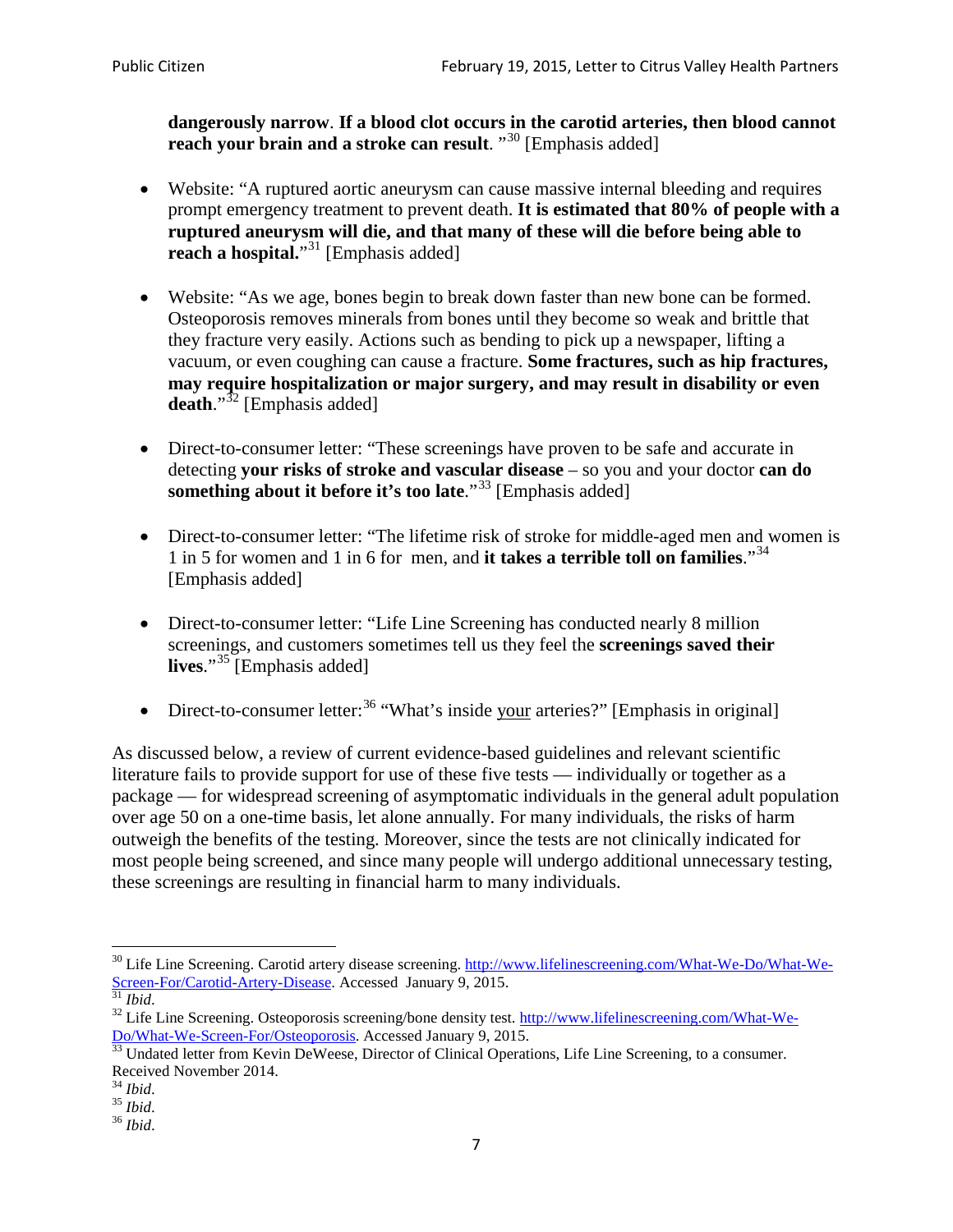Although the following screening tests sound appealing, each one either: (a) clinically benefits only appropriately selected high-risk groups of patients (rather than *all* adults over age 50); or (b) has not been scientifically proven to provide any clinically meaningful benefit to anyone. Widespread and indiscriminate use of these tests is likely to be harmful to large numbers of individuals in the general, asymptomatic population by yielding a significant number of falsepositive test results, leading to subsequent unnecessary diagnostic procedures and treatments, associated adverse effects of those procedures and treatments, and unwarranted anxiety in tested individuals. In addition, some individuals undergoing inappropriate screening will have truepositive abnormal results, but the abnormalities found will never cause symptoms or death, leading to overdiagnosis.

# **A. Atrial fibrillation screening with electrocardiogram (ECG):**

The Life Line Screening online promotional materials state:<sup>[37](#page-7-0)</sup>

Atrial Fibrillation is the most common type of heart arrhythmia (abnormal heartbeat). It occurs when the heart's upper chambers (the atria) beat irregularly or quiver. Without an effective heartbeat blood isn't pumped completely out of the atria, causing blood to pool and possibly clot. A clot can travel to other parts of the body, including the brain, where it may result in stroke.

Screening for Atrial Fibrillation

• A non-invasive procedure used to detect irregular heartbeat (a major risk factor for stroke), an Atrial Fibrillation screening is performed by attaching [ECG] electrodes above your wrists and ankles.

Who should have an atrial fibrillation screening?

• Anyone with risk factors for stroke, atrial fibrillation or carotid artery disease

How often should I get an atrial fibrillation screening?

• Annually

<span id="page-7-1"></span>However, we are not aware of any major medical professional organization that endorses widespread screening of asymptomatic patients younger than age 65 for atrial fibrillation. In addition, atrial fibrillation can be detected in most patients who have the condition simply by checking for an irregularly irregular pulse during a physical exam.

In 2011, the American Heart Association (AHA) and the American Stroke Association (ASA) jointly issued updated evidence-based guidelines for the primary prevention of stroke.<sup>[38](#page-7-1)</sup> The

<span id="page-7-0"></span><sup>&</sup>lt;sup>37</sup> Life Line Screening. Atrial fibrillation screening. [http://www.lifelinescreening.com/What-We-Do/What-We-](http://www.lifelinescreening.com/What-We-Do/What-We-Screen-For/Atrial-Fibrillation)[Screen-For/Atrial-Fibrillation.](http://www.lifelinescreening.com/What-We-Do/What-We-Screen-For/Atrial-Fibrillation) Accessed January 9, 2015.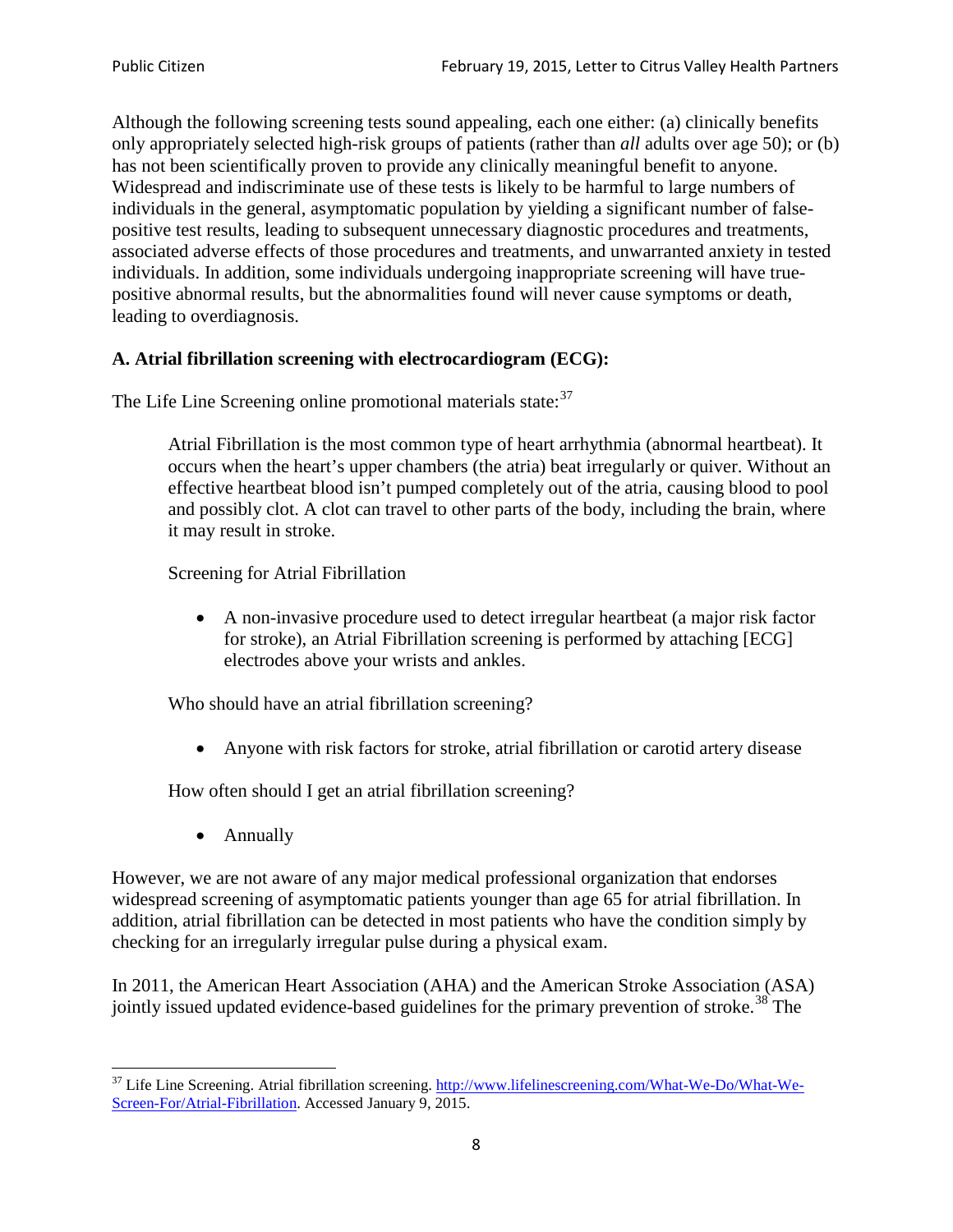American Academy of Neurology (AAN) affirmed the value of these guidelines. The 2011 AHA/ASA guidelines provided the following recommendation regarding screening for atrial fibrillation:

Active screening for atrial fibrillation in patients >65 years of age in primary care settings using pulse taking followed by an ECG as indicated can be useful.

In 2014, the AHA and the ASA issued updated evidence-based guidelines for the primary prevention of stroke.<sup>[39](#page-8-0)</sup> The AAN again affirmed the value of the updated guidelines, and the American Association of Neurological Surgeons, the Congress of Neurological Surgeons and the Preventive Cardiovascular Nurses Association endorsed them. The update provided the following recommendation regarding screening for atrial fibrillation:

Active screening for AF in the primary care setting in patients >65 years of age by pulse assessment followed by ECG as indicated can be useful.

In 2010 and 2012, the European Society of Cardiology issued evidence-based guidelines that similarly recommended that patients ages 65 and older be screened for atrial fibrillation by their primary health care providers by checking the pulse, followed by an ECG in case of irregularity. $40,41$  $40,41$ 

# **B. Stroke/Carotid Artery Ultrasound:**

The Life Line Screening online promotional materials state:<sup>[42](#page-8-3)</sup>

Your carotid arteries are the two large blood vessels in your neck that supply blood to your brain. When these arteries become clogged with cholesterol, they become dangerously narrow. If a blood clot occurs in the carotid arteries, then blood cannot reach your brain and a stroke can result. …

<sup>&</sup>lt;sup>38</sup> Goldstein LB, Bushnell CD, Adams RJ, et al. Guidelines for the primary prevention of stroke: A guideline for healthcare professionals from the American Heart Association/American Stroke Association. *Stroke*.

<sup>2011;42(2):517-584.</sup> [see page 1 for title, authors, ANA affirmation; see page 21 for recommendation]

<span id="page-8-0"></span> $\frac{2011,42(2)(317,601)}{39}$  Meschia JF, Bushnell C, Goden-Albala B, et al. Guidelines for the primary prevention of stroke: A statement for healthcare professionals from the American Heart Association/American Stroke Association. *Stroke*.

<sup>2014;45(12):3754-3832.</sup> [see page 1 for title, authors, ANA affirmation and other endorsements; see page 24 for recommendation]

<span id="page-8-1"></span><sup>40</sup> Camm AJ, Kirchhof P, Lip GYH, et al. Guidelines for the management of atrial fibrillation: The Task Force for the Management of Atrial Fibrillation of the European Society of Cardiology (ESC). *Eur Heart J*. 2010;31:2369- 2429. [See page 50]

<span id="page-8-2"></span><sup>41</sup> Camm AJ, Lip GYH, De Caterina R, et al. 2012 focused update of the ESC Guidelines for the management of atrial fibrillation: An update of the 2010 ESC Guidelines for the management of atrial fibrillation. *Eur Heart J*.

<span id="page-8-3"></span><sup>&</sup>lt;sup>2012</sup>;23(21):2719-2747. [See page 2733] 42 Life Line Screening. [http://www.lifelinescreening.com/What-We-Do/What-We-](http://www.lifelinescreening.com/What-We-Do/What-We-Screen-For/Carotid-Artery-Disease)[Screen-For/Carotid-Artery-Disease.](http://www.lifelinescreening.com/What-We-Do/What-We-Screen-For/Carotid-Artery-Disease) Accessed January 9, 2015.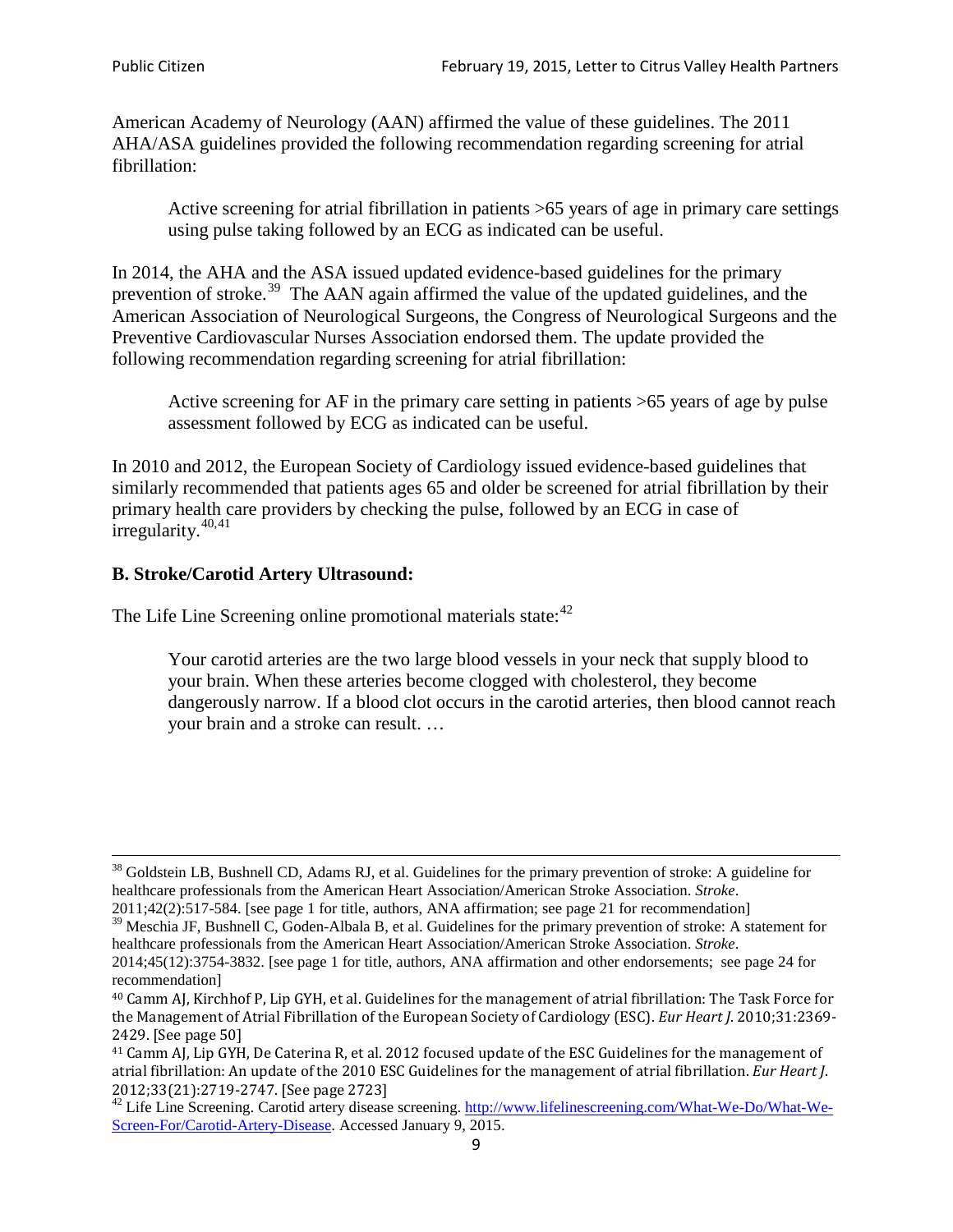Carotid Artery Disease (Plaque) Screening

• Simple, painless and non-invasive, this screening uses cutting-edge Doppler color flow ultrasound technology to create images of the carotid arteries while also measuring blood flow through them.

Who should have a carotid artery screening?

- Anyone over age 50
- Anyone over age 40 with risk factors

How often should I get a carotid artery screening?

• Annually

However, several major medical professional organizations affirmatively recommend *against* indiscriminate screening with carotid artery ultrasounds in low-risk, asymptomatic individuals, and we are not aware of any major medical professional organization that endorses such screening.

Good evidence indicates that although stroke is a leading cause of death and disability in the United States, a relatively small proportion of all disabling, unheralded strokes are due to carotid artery disease. Studies also suggest that only about 1 percent of the general population older than 65 has severe carotid artery stenosis (60 to 90 percent narrowing).<sup>[43](#page-9-0)</sup> Carotid artery stenosis is more prevalent in older adults, smokers, those with hypertension and those with heart disease; unfortunately, research has not found any single risk factor or clinically useful risk stratification tool that can reliably and accurately distinguish people who have clinically important carotid artery stenosis from those who do not.<sup>[44](#page-9-1)</sup>

In 2006, the AHA and the ASA issued a series of evidence-based guidelines for the primary prevention of stroke.<sup>[45](#page-9-2)</sup> The value of the guidelines was affirmed by the AAN. Although the guidelines did not include a specific recommendation about screening the general population for asymptomatic carotid stenosis, they did state the following:

Although highly selected patients may benefit, screening of general populations for asymptomatic carotid stenosis is unlikely to be cost-effective. The cost-effectiveness of even a one-time screening approach would be highly dependent on the ability to identify a group of persons with a high pretest likelihood of having high-grade asymptomatic disease, the availability of a screening test with a very high sensitivity and specificity when used on a side-scale basis, and very low perioperative complication rates.

<span id="page-9-0"></span> $^{43}$  U.S. Preventive Services Task Force. Screening for carotid artery stenosis: U.S. Preventive Services Task Force recommendation statement. Ann Intern Med. 2007;147(12):854-859.

<span id="page-9-2"></span><span id="page-9-1"></span><sup>&</sup>lt;sup>44</sup> *Ibid*. <sup>45</sup> Goldstein LB, Adams R, Alberts MJ, et al. Primary prevention of ischemic stroke: A guideline from the American <sup>45</sup> Goldstein LB, Adams R, Alberts MJ, et al. Primary prevention of ischemic stroke: A guide Heart Association/American Stroke Association Stroke Council. *Stroke*. 2006;37(6):1583-633.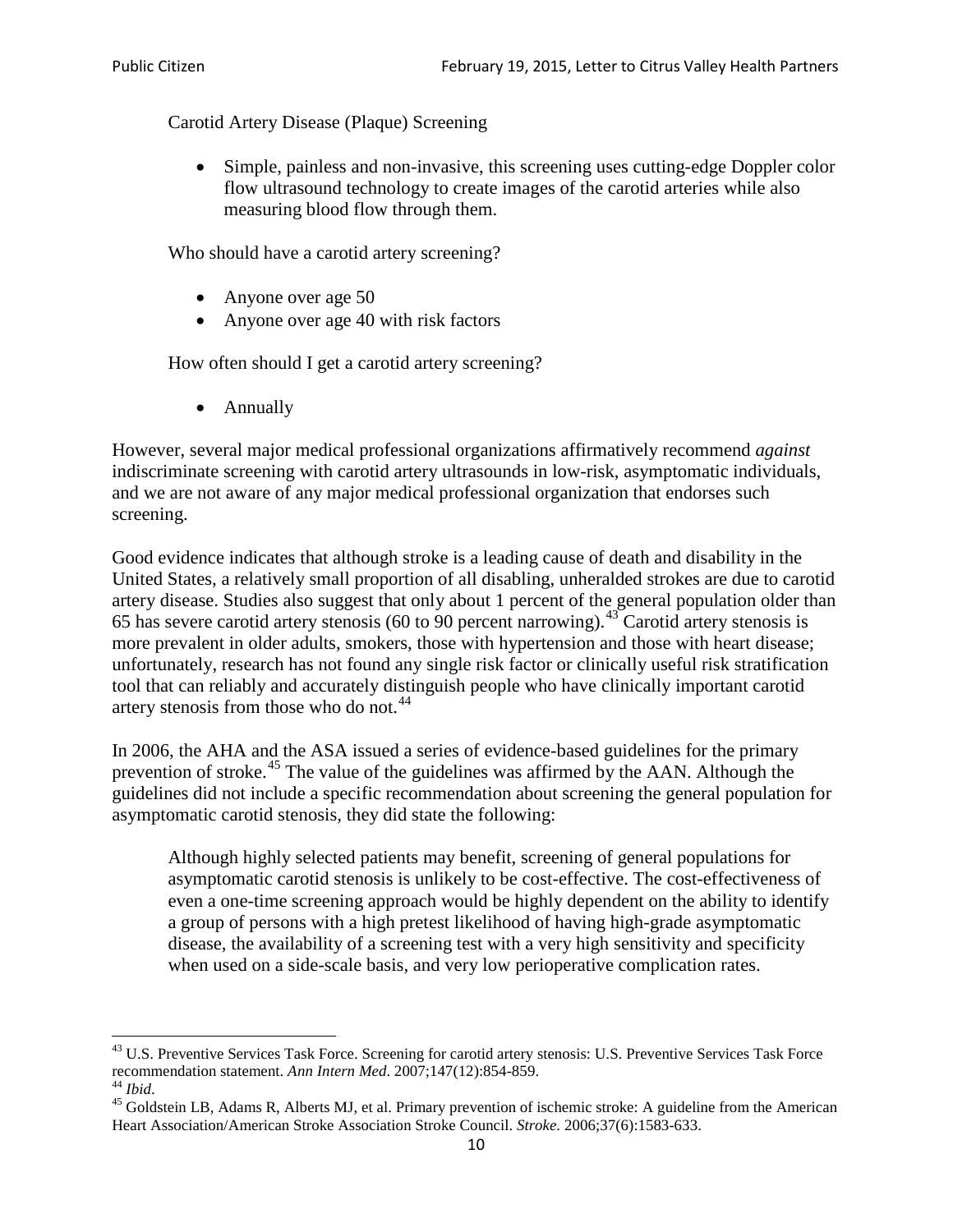These conditions for cost-effective screening are not met for carotid artery ultrasound screening of asymptomatic individuals in the general population, as discussed below.

In 2011, the AHA and the ASA issued updated guidelines for the primary prevention of stroke, the value of which was again affirmed by the  $AAN<sup>46</sup>$  $AAN<sup>46</sup>$  $AAN<sup>46</sup>$ . The updated guidelines stated the following:

Population screening for asymptomatic carotid artery stenosis is not recommended.

In 2014, the AHA and the ASA issued updated guidelines for the primary prevention of stroke.<sup>47</sup> The AAN again affirmed the value of the updated guidelines, and the American Association of Neurological Surgeons, the Congress of Neurological Surgeons, and the Preventive Cardiovascular Nurses Association endorsed them. The updated guidelines stated the following:

Screening low-risk populations for asymptomatic carotid artery stenosis is not recommended.

In 2007, the U.S. Preventive Services Task Force (USPSTF) issued an evidence-based grade D recommendation *against* screening for asymptomatic carotid artery stenosis in the general population.[48](#page-10-2) In making this a grade D recommendation, the USPSTF concluded with moderate certainty that for individuals with asymptomatic carotid artery stenosis, the benefits of screening do not outweigh the harms. It noted, in particular, the following:

#### **Importance**

Good evidence indicates that although stroke is a leading cause of death and disability in the United States, a relatively small proportion of all disabling, unheralded strokes is due to [carotid artery stenosis].

#### **Detection**

The most feasible screening test for severe [carotid artery stenosis] (for example, 60% to 99% stenosis) is duplex ultrasonography. Good evidence indicates that this test has moderate sensitivity and specificity and yields many false-positive results. A positive result on duplex ultrasonography is often confirmed by digital subtraction angiography, which is more accurate but can cause serious adverse events. Noninvasive confirmatory tests, such as magnetic resonance angiography, involve some inaccuracy. Given these facts, some people with false-positive test results may receive unnecessary invasive carotid endarterectomy surgery.

<span id="page-10-0"></span><sup>&</sup>lt;sup>46</sup> Goldstein LB, Bushnell CD, Adams RJ, et al. Guidelines for the primary prevention of stroke: A guideline for healthcare professionals from the American Heart Association/American Stroke Association. *Stroke*.<br>2011;42(2):517-584. [see page 1 for title, authors, ANA affirmation; see page 25 for recommendation]

<span id="page-10-1"></span><sup>&</sup>lt;sup>47</sup> Meschia JF, Bushnell C, Goden-Albala B, et al. Guidelines for the primary prevention of stroke: A statement for healthcare professionals from the American Heart Association/American Stroke Association. *Stroke*. 2014;45(12):3754-3832. [see page 1 for title, authors, ANA affirmation and other endorsements; see page 30 for

recommendation] <sup>48</sup> U.S. Preventive Services Task Force. Screening for carotid artery stenosis: U.S. Preventive Services Task Force

<span id="page-10-2"></span>recommendation statement. *Ann Intern Med*. 2007;147(12):854-9.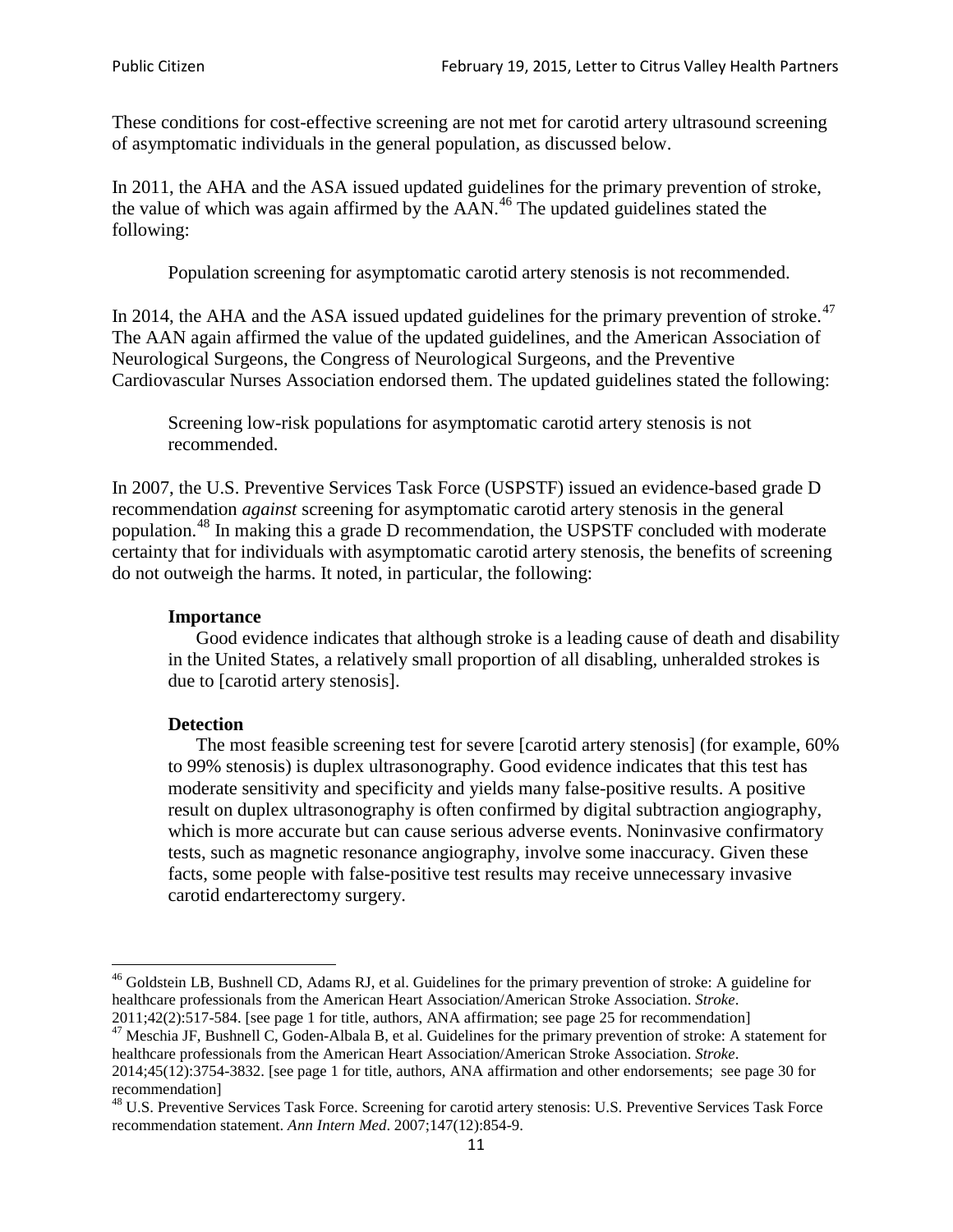### **Benefits of Detection and Early Intervention**

Good evidence indicates that in selected, high-risk trial participants with asymptomatic severe [carotid artery stenosis], carotid endarterectomy by selected surgeons reduces the 5-year absolute incidence of all strokes or perioperative death by approximately 5%. These benefits would be less among asymptomatic people in the general population. For the general primary care population, the benefits are judged to be no greater than small.

### **Harms of Detection and Early Intervention**

Good evidence indicates that both the testing strategy and the treatment with carotid endarterectomy can cause harms. A testing strategy that includes angiography will itself cause some strokes. A testing strategy that does not include angiography will cause some strokes by leading to carotid endarterectomy in people who do not have severe [carotid artery stenosis]. In excellent centers, carotid endarterectomy is associated with a 30-day stroke or mortality rate of about 3%; some areas have higher rates. These harms are judged to be no less than small.

In July 2014, the USPSTF issued an updated recommendation against screening for asymptomatic carotid artery stenosis in the general population.<sup>[49](#page-11-0)</sup> In reaffirming its prior recommendation, the USPSTF concluded with moderate certainty that the harms of screening for asymptomatic carotid artery stenosis outweigh the benefits. The USPSTF presented the following updated rationale: $50$ 

#### **Importance**

Stroke is a leading cause of death and disability in the United States. Although asymptomatic carotid artery stenosis is a risk factor for stroke, it causes a relatively small proportion of strokes.

#### **Detection**

The most feasible screening test for carotid artery stenosis (defined as 60% to 99% stenosis) is ultrasonography. Although adequate evidence indicates that this test has high sensitivity and specificity, in practice, ultrasonography yields many false-positive results in the general population, which has a low prevalence of carotid artery stenosis (approximately 0.5% to 1%). There are no externally validated, reliable tools that can determine who is at increased risk for carotid artery stenosis or for stroke when carotid artery stenosis is present. Adequate evidence indicates that the accuracy of screening by auscultation of the neck is poor.

## **Benefits of Detection and Early Intervention**

There is no direct evidence on the benefits of screening for carotid artery stenosis. Adequate evidence indicates that in selected trial participants with asymptomatic carotid artery stenosis, carotid endarterectomy (CEA) performed by selected surgeons reduces the absolute incidence of all strokes or perioperative death by approximately 3.5%

<span id="page-11-0"></span><sup>&</sup>lt;sup>49</sup> LeFevre on behalf of the U.S. Preventive Services Task Force. Screening for asymptomatic carotid artery stenosis: U.S. Preventive Services Task Force Recommendation Statement. *Ann Intern Med*. Published online July 8, 2014. doi:10.7326/M14-1333. <sup>50</sup> *Ibid*.

<span id="page-11-1"></span>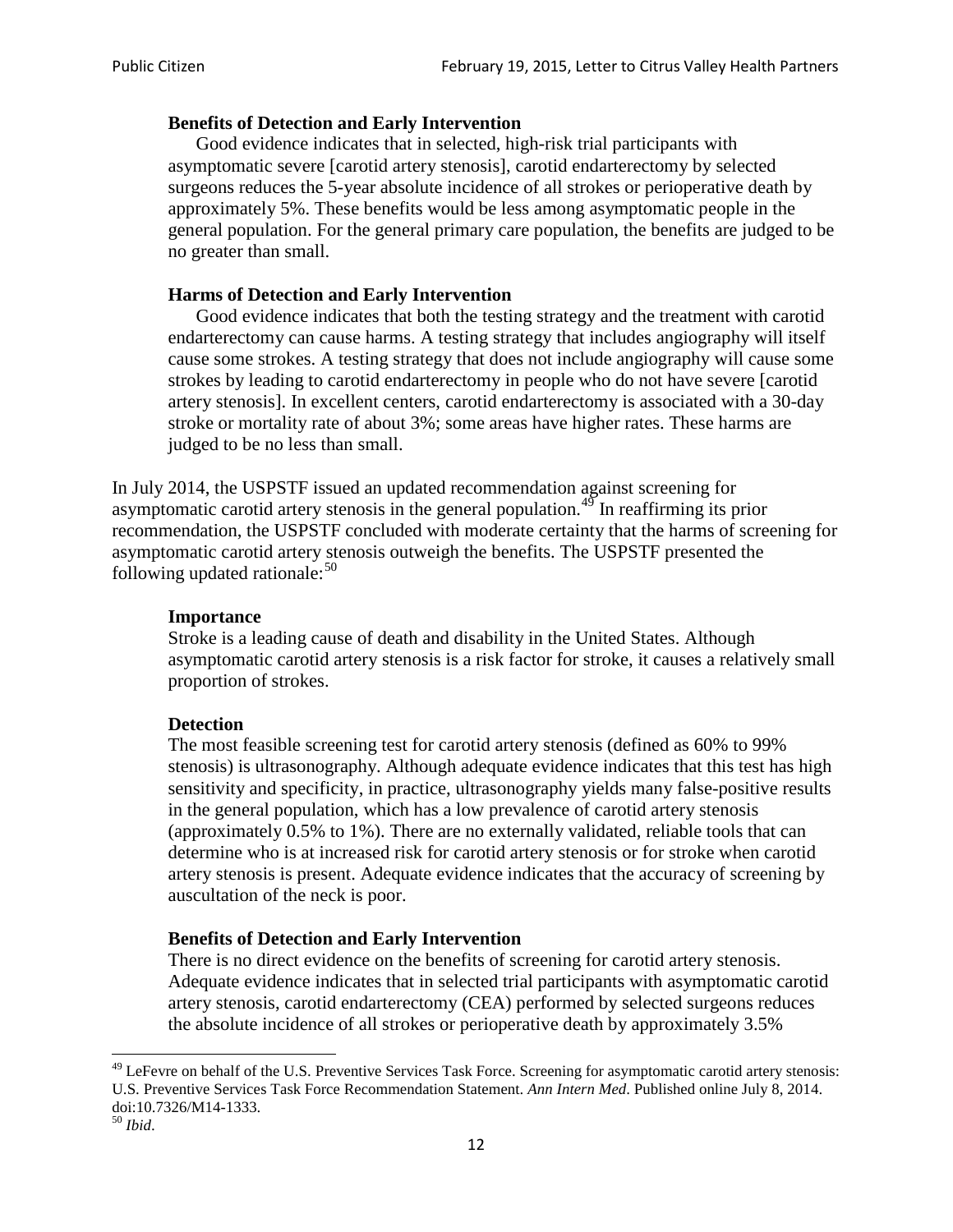compared with (outdated) medical management. However, this difference is probably smaller with current optimal medical management. The magnitude of these benefits would be smaller in asymptomatic persons in the general population. For the general primary care population, the magnitude of benefit is small to none. There is no evidence that identification of asymptomatic carotid artery stenosis leads to any benefit from adding or increasing medication doses (beyond current standard medical therapy for cardiovascular disease prevention).

#### **Harms of Detection and Early Intervention**

Adequate evidence indicates that both the testing strategy for carotid artery stenosis and treatment with CEA can cause harms. Although screening with ultrasonography has few direct harms, all screening strategies, including those with or without confirmatory tests (that is, digital subtraction or magnetic resonance angiography), have imperfect sensitivity and specificity and could lead to unnecessary interventions and result in serious harms. In selected centers similar to those in the trials, CEA is associated with a 30-day stroke or mortality rate of approximately 2.4%; reported rates are as high as approximately 5% in low-volume centers and 6% in certain states. Myocardial infarctions are reported in 0.8% to 2.2% of patients after CEA. The 30-day stroke or mortality rate after carotid angioplasty and stenting (CAAS) is approximately 3.1% to 3.8%. The overall magnitude of harms of screening and subsequent treatment of asymptomatic carotid artery stenosis is small to moderate depending on patient population, surgeon, center volume, and geographic location.

In 2007, the American Society of Neuroimaging, with co-sponsorship by the Society of Vascular and Interventional Neurology, issued evidence-based recommendations on the screening of asymptomatic carotid artery disease in the general population and selected subsets of patients.<sup>[51](#page-12-0)</sup> These societies issued a grade E recommendation *against* screening for carotid artery stenosis in the general population or in a selected population based on age, gender or any other variable alone. The criteria for a grade E recommendation were that the prevalence of disease may be high or low but detection and treatment is documented to have no benefit, or prevalence of disease is low. They also issued a grade A recommendation that screening of selective subpopulations of adults age 65 or older with at least three cardiovascular risk factors (hypertension, coronary artery disease, current cigarette smoking or hyperlipidemia) needs to be considered. The criteria of a grade A recommendation were that the prevalence of disease is high and detection and treatment is of documented benefit.

In 2011, the Society for Vascular Surgery issued a position statement recommending ultrasound screening of carotid arteries only for high-risk individuals age 55 or older, taking into account cardiovascular risk factors, such as a history of hypertension, diabetes mellitus, smoking,

<span id="page-12-0"></span><sup>&</sup>lt;sup>51</sup> Qureshi AI, Alexandrov AV, Tegeler CH, et al. Guidelines for screening of extracranial carotid artery disease: a statement for healthcare professionals from the multidisciplinary practice guidelines committee of the American Society of Neuroimaging; cosponsored by the Society of Vascular and Interventional Neurology. *J Neuroimaging*. 2007;17(1):19-47.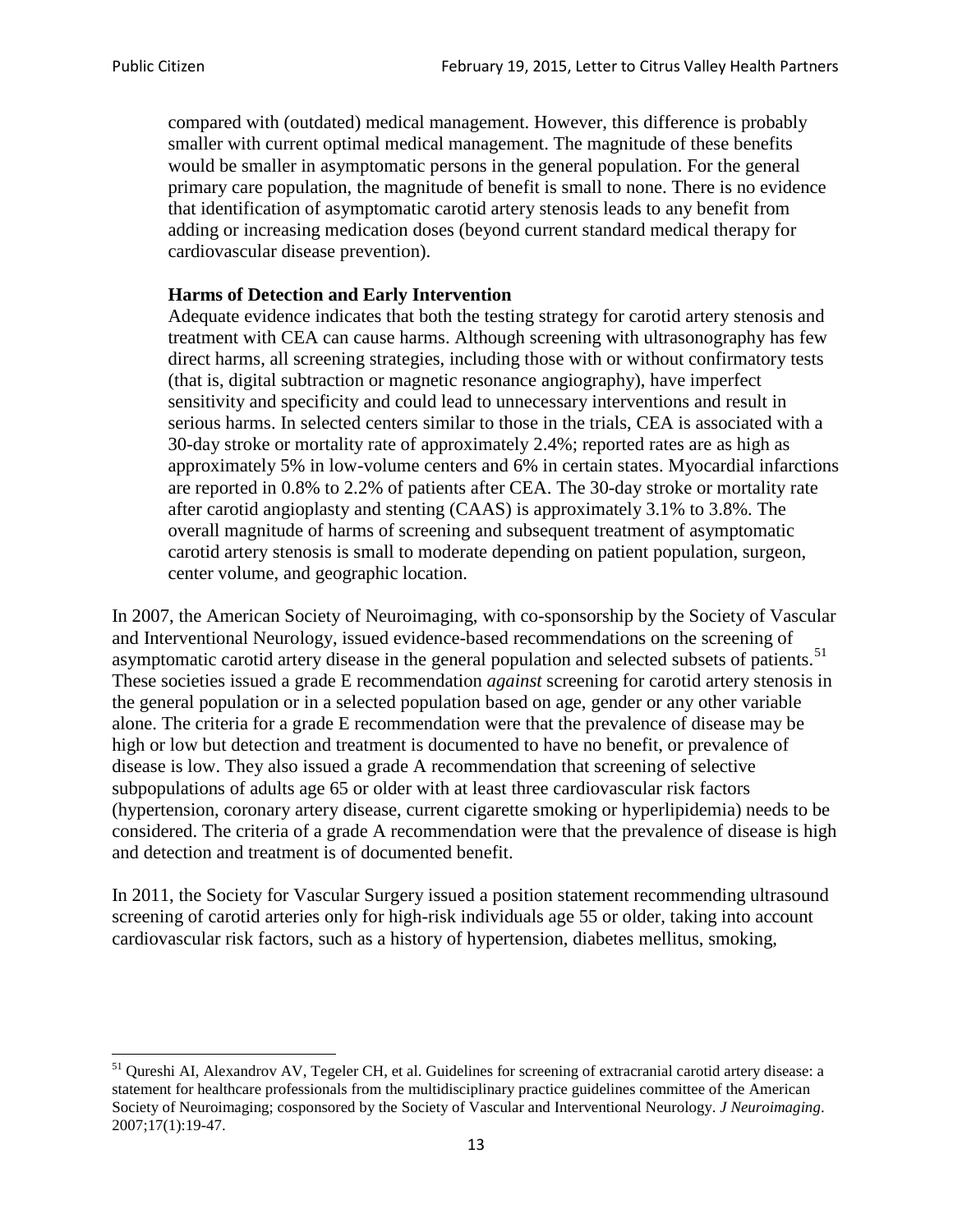hypercholesterolemia, or known cardiovascular disease.<sup>[52](#page-13-0)</sup> The position statement provided little substantive evidence to support this recommendation.

Thus, screening for carotid artery stenosis with ultrasound in the general, asymptomatic population has *not* been shown to significantly improve clinical outcomes, and numerous medical professional organizations strongly recommend against such screening.

### **C. Abdominal Aortic Aneurysm Ultrasound:**

The Life Line Screening online promotional materials state:<sup>[53](#page-13-1)</sup>

An Abdominal Aortic Aneurysm (AAA), a specific kind of aneurysm, is a condition in which the lining of the blood vessel called the aorta is enlarged within the abdomen. Abdominal aortic aneurysms pose a threat because they are usually silent until a medical emergency occurs.

The abdominal aorta is the largest blood vessel in the body and the main artery that originates in the heart. As the lining weakens from age and other risk factors, the vessel wall thins and expands. …

Screening for Aortic Aneurysms

• A painless, non-invasive procedure, an abdominal aortic aneurysm screening requires you to lie on your back while a technician uses ultrasound to take images and measurements of your abdominal aorta. …

Who should have an aortic aneurysm screening?

• Anyone with risk factors

How often should I get an aortic aneurysm screening?

• Annually

By definition, an AAA is present when aortic diameter equals or exceeds 3.0 cm (slightly more than one inch).<sup>[54](#page-13-2)</sup> Most people who have an AAA show no signs or symptoms until it ruptures. The strongest risk factor for *rupture* of an AAA is the aortic diameter.<sup>[55](#page-13-3)</sup> Thus, risk of AAA rupture rises with increasing size of the aneurysm. AAAs with a diameter between 3.0 and 3.9

<span id="page-13-0"></span> $52$  Society for Vascular Surgery. SVS position statement on vascular screenings. January 2011. http://www.vascularweb.org/about/positionstatements/Pages/svs-position-statement-on-vascular-screening.aspx.<br>Accessed January 14, 2015.

<span id="page-13-1"></span>Accessed January 14, 2015.<br>
Sa Life Line Screening. Abdominal aortic aneurysm screening. http://www.lifelinescreening.com/What-We-<br>
Do/What-We-Screen-For/Abdominal-Aortic-Aneurysms. Accessed January 9, 2015.

<span id="page-13-2"></span> $\frac{1}{54}$  Fleming C, Whitlock EP, Beil TL, Lederle FA. Screening for abdominal aortic aneurysm: A best-evidence systematic review for the U.S. Preventive Services Task Force. *Ann Intern Med.* 2005;142(3):203-211.<br><sup>55</sup> Lederle FA, Johnson GR, Wilson SE, et al. Rupture rate of large abdominal aortic aneurysms in patients refusing

<span id="page-13-3"></span>or unfit for elective repair. *JAMA*. 2002;287(22):2968-2972.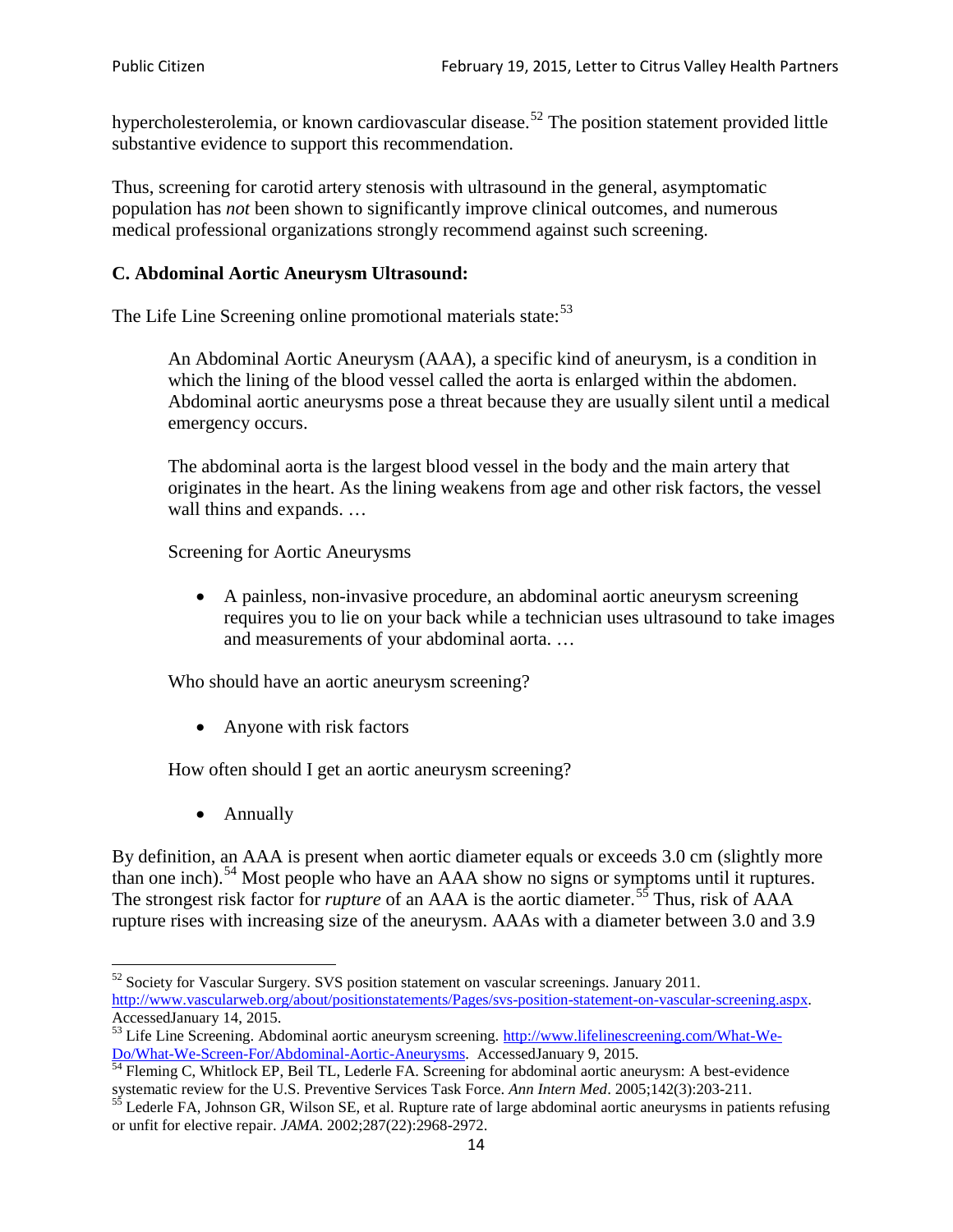cm have an essentially 0 percent annual rupture risk; those with between 4.0 and 4.9 cm have a 1 percent risk; and those between 5.0 and 5.9 cm have a 11 percent annual rupture risk.<sup>[56](#page-14-0)</sup>

In a study of an unselected general population in the U.K., the prevalence of AAA was six times greater in men than women for all age groups.<sup>[57](#page-14-1)</sup> For men not screened for  $AAA$ , almost all deaths from ruptured AAAs occurred after age 65, with more than half occurring before age 80.<sup>[58](#page-14-2)</sup> For women not screened for AAA, the majority of AAA-related deaths occurred after age 80.<sup>[59](#page-14-3)</sup>

Several major medical professional organizations affirmatively recommend one-time ultrasound screening for AAAs *only in certain high-risk individuals* given the epidemiology of AAAs described above, and we are not aware of any major medical professional organization that endorses indiscriminate ultrasound screening for AAAs in low-risk, asymptomatic individuals.

In 2005, the USPSTF issued the following evidence-based recommendations for AAA screening:  $60$ 

(1) A grade B recommendation for one-time screening for AAA by ultrasonography in men age 65 to 75 who have ever smoked. In making this a grade [B recommendation,](http://www.uspreventiveservicestaskforce.org/uspstf/gradespre.htm#brec) the USPSTF offered the following rationale:

> The USPSTF found good evidence that screening for AAA and surgical repair of large AAAs ( $\geq$ 5.5 cm) in men age 65 to 75 years who have ever smoked (current and former smokers) leads to decreased AAA-specific mortality. There is good evidence that abdominal ultrasonography, performed in a setting with adequate quality assurance (that is, in an accredited facility with credentialed technologists), is an accurate screening test for AAA. There is also good evidence of important harms of screening and early treatment, including an increased number of surgeries with associated clinically significant morbidity and mortality, and short-term psychological harms. On the basis of the moderate magnitude of net benefit, the USPSTF concluded that the benefits of screening for AAA in men age 65 to 75 years who have ever smoked outweigh the harms.

(2) No recommendation for or against screening for AAA in men age 65 to 75 who have *never* smoked. In making this grade C recommendation, the USPSTF offered the following rationale:

> The USPSTF found good evidence that screening for AAA in men age 65 to 75 years who have never smoked leads to decreased AAA-specific mortality. There is, however, a lower prevalence of large AAAs in men who have never smoked

<span id="page-14-0"></span><sup>&</sup>lt;sup>56</sup> LeFevre ML on behalf of the U.S. Preventive Services Task Force. Screening for abdominal aortic aneurysm: U.S. Preventive Services Task Force recommendation statement. *Ann Intern Med*. Online June 24, 2014. doi:

<span id="page-14-1"></span><sup>10.7326/</sup>M14-1204.<br> $57$  Scott RA, Bridgewater SG, Ashton HA. Randomized clinical trial of screening for abdominal aortic aneurysm in women. *Br J Surg.* 2002;89(3):283-285.

<span id="page-14-4"></span><span id="page-14-3"></span>

<span id="page-14-2"></span><sup>&</sup>lt;sup>58</sup> *Ibid.*<br><sup>59</sup> *Ibid.* 2002;<br><sup>60</sup> U.S. Preventive Services Task Force. Screening for abdominal aortic aneurysm: Recommendation statement. *Ann Intern Med*. 2005;142(3):198-202.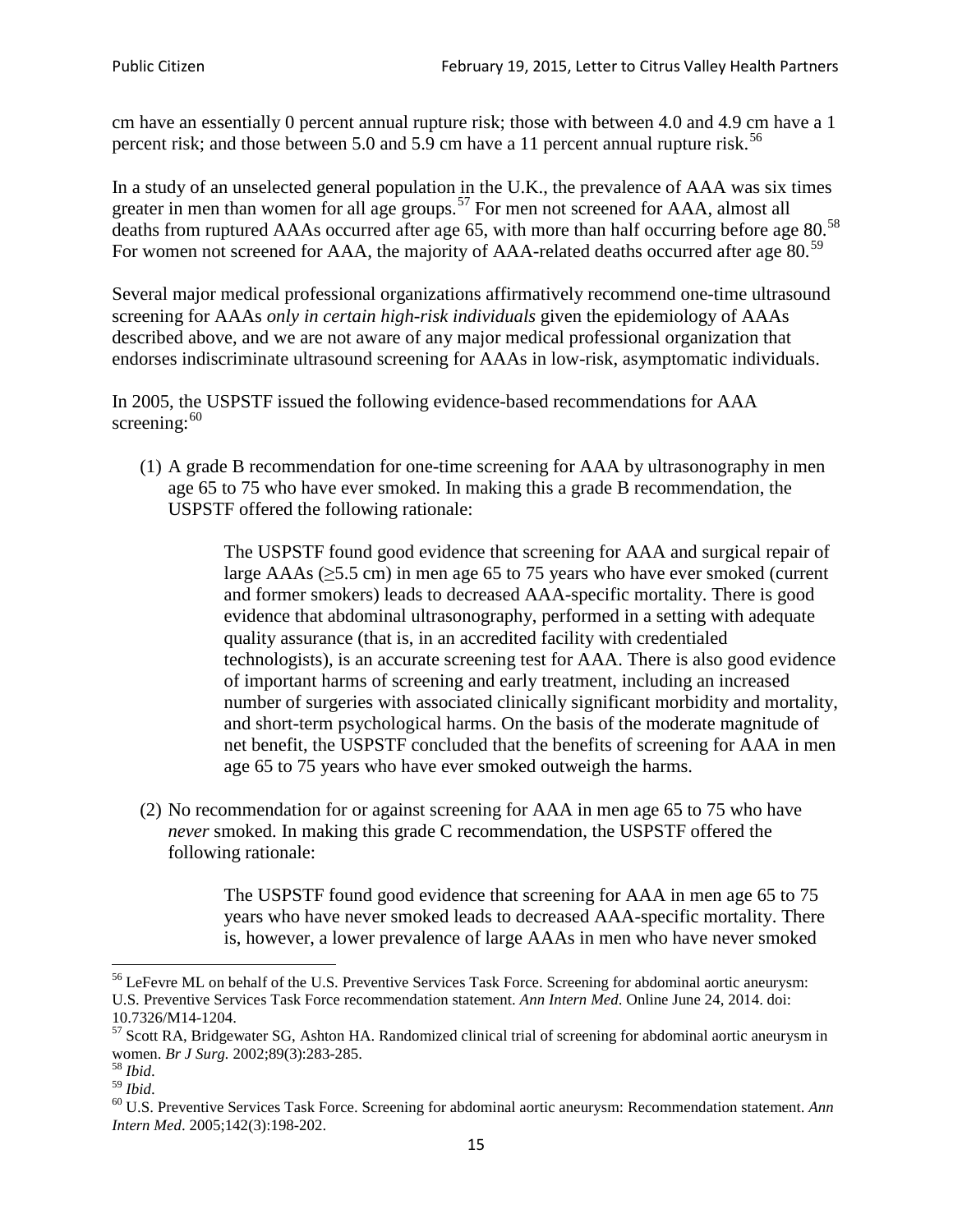compared with men who have ever smoked; thus, the potential benefit from screening men who have never smoked is small. There is good evidence that screening and early treatment lead to important harms, including an increased number of surgeries with associated clinically significant morbidity and mortality, and short-term psychological harms. The USPSTF concluded that the balance between the benefits and harms of screening for AAA is too close to make a general recommendation in this population.

(3) A grade D recommendation *against* routine screening for AAA in women. In making this a grade D recommendation, the USPSTF offered the following rationale:

> Because of the low prevalence of large AAAs in women, the number of AAArelated deaths that can be prevented by screening this population is small. There is good evidence that screening and early treatment result in important harms, including an increased number of surgeries with associated morbidity and mortality, and psychological harms. The USPSTF concluded that the harms of screening women for AAA therefore outweigh the benefits.

In June 2014, the USPSTF issued a revised recommendation statement, based on an updated review of the available evidence published between January 2004 and January 2013.<sup>[61](#page-15-0)</sup> The updated recommendations differ slightly from the 2005 recommendations and include the following: $62$ 

(1) A grade B recommendation for one-time screening for AAA with ultrasonography in men ages 65 to 75 who have ever smoked (no change from 2005). The USPSTF provided the following updated rationale for this unchanged recommendation:

> Four large, population-based, randomized, controlled trials (RCTs) show that invitation to 1-time screening for AAA is associated with reduced AAA-specific mortality in men. This benefit begins 3 years after testing and persists up to 15 years. In addition, risk reduction for AAA rupture and emergency surgery persists up to 10 to 13 years.

> In the 2 highest-quality trials, the relative reduction in AAA-specific mortality after 13 years was 42% to 66%. In the largest trial, where prevalence of AAA was approximately 5% in the screened group, screening was associated with an absolute risk reduction in death of 1.4 per 1000 men.

Abdominal aortic aneurysms are most prevalent in men who have ever smoked, occurring in approximately 6% to 7% of this population. This prevalence increases the importance of screening in these men because it maximizes the absolute benefit that could be achieved (that is, it improves the likelihood that

<span id="page-15-0"></span><sup>61</sup> Guirguis-Blake JM, Beil TL, Senger CA Whitlock EP. Ultrasonography screening for abdominal aortic aneurysms: A systematic review for the U.S. Preventive Services Task Force. *Ann Intern Med*. 2014;160(5):321- 329.

<span id="page-15-1"></span> $62$  LeFevre ML on behalf of the U.S. Preventive Services Task Force. Screening for abdominal aortic aneurysm: U.S. Preventive Services Task Force recommendation statement. *Ann Intern Med*. 2014;161(4):281-290..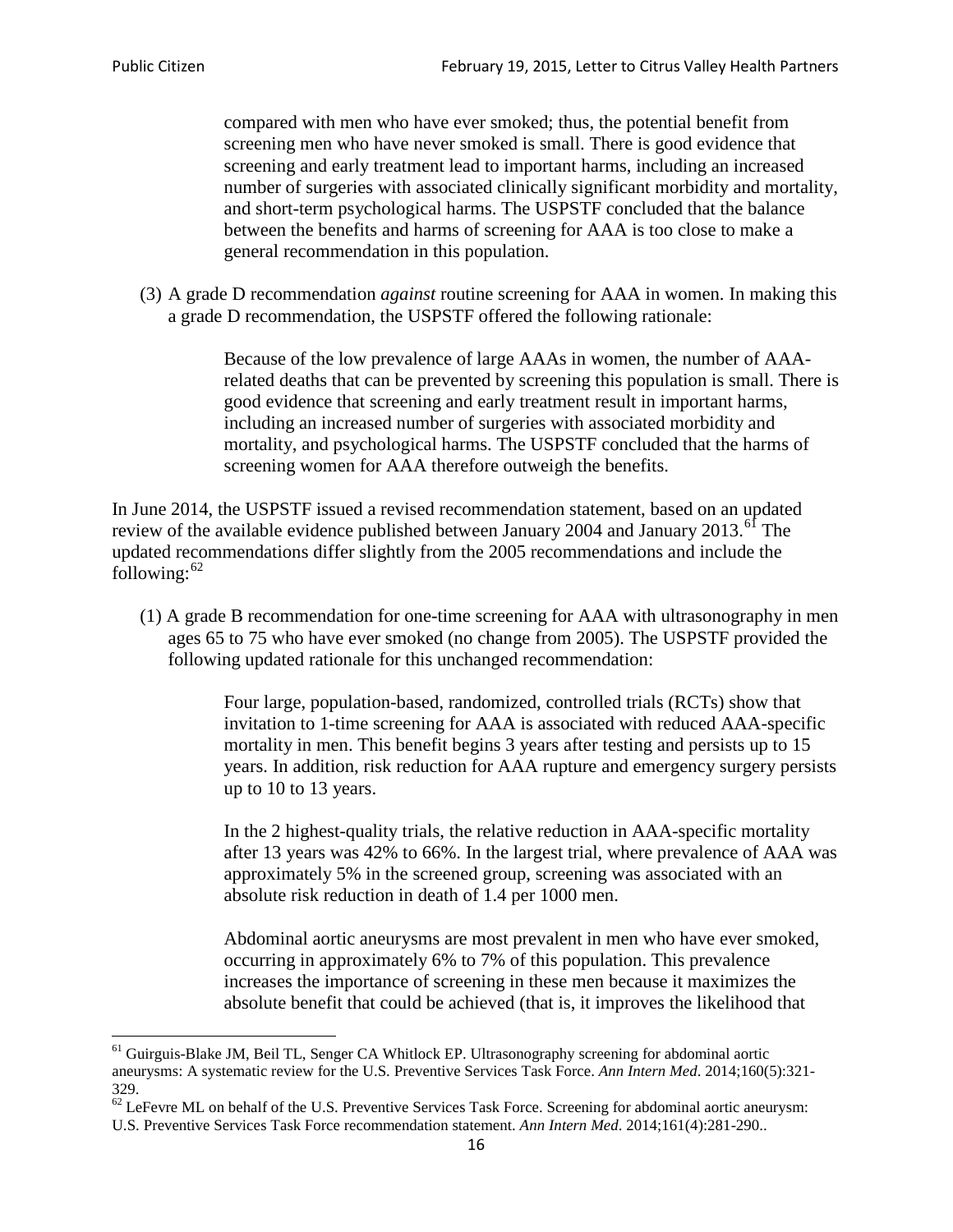men in this group will benefit from screening). Convincing evidence shows that 1-time screening with ultrasonography results in a moderate benefit in men aged 65 to 75 years who have ever smoked.

The USPSTF concluded with high certainty that screening for AAA with ultrasonography in men ages 65 to 75 who have ever smoked has a moderate net benefit.

(2) A grade C recommendation that clinicians *selectively* offer screening for AAA in men ages 65 to 75 who have never smoked rather than routinely screening all men in this group. Evidence indicates that the net benefit of screening all men ages 65 to 75 years who have never smoked is small. In determining whether this service is appropriate in individual cases, patients and clinicians should consider the balance of benefits and harms on the basis of evidence relevant to the patient's medical history, family history, other risk factors, and personal values. The USPSTF offered the following rationale for this new recommendation:

> Screening men overall reduces AAA-specific death, rupture, and emergency surgery. However, the lower prevalence of AAA in men who have never smoked (approximately 2%) substantially reduces the absolute benefit (that is, it greatly lowers the probability that men in this group will benefit from screening). Adequate evidence shows that 1-time screening for AAA with ultrasonography results in a small benefit in men aged 65 to 75 years who have never smoked.

The USPSTF also suggested the following clinical considerations with respect to this new recommendation:

Despite the demonstrated benefits of screening for AAA in men overall, the lower prevalence of AAA in male never-smokers versus male ever-smokers suggests that clinicians should consider a patient's risk factors and the potential for harm before screening for AAA rather than routinely offering screening to all male never-smokers. Important risk factors for AAA include older age and a firstdegree relative with an AAA; other risk factors include a history of other vascular aneurysms, coronary artery disease, cerebrovascular disease, atherosclerosis, hypercholesterolemia, obesity, and hypertension. Factors associated with a reduced risk for AAA include African American race, Hispanic ethnicity, and diabetes.

(3) An I statement concluding that the current evidence is insufficient to assess the balance of benefits and harms of screening for AAA in women ages 65 to 75 who have ever smoked. (An I statement means the USPSTF concludes that the current evidence is insufficient to assess the balance of benefits and harms of the service. Evidence may be lacking, of poor quality, or conflicting, and the balance of benefits and harms cannot be determined.) The USPSTF offered the following rationale for this draft statement:

> *Potential Preventable Burden.* A screening study in Sweden found that the prevalence of AAA in women aged 70 years was low (0.8%) for ever-smokers but increased to 2.0% for current smokers. A meta-analysis of individual-patient data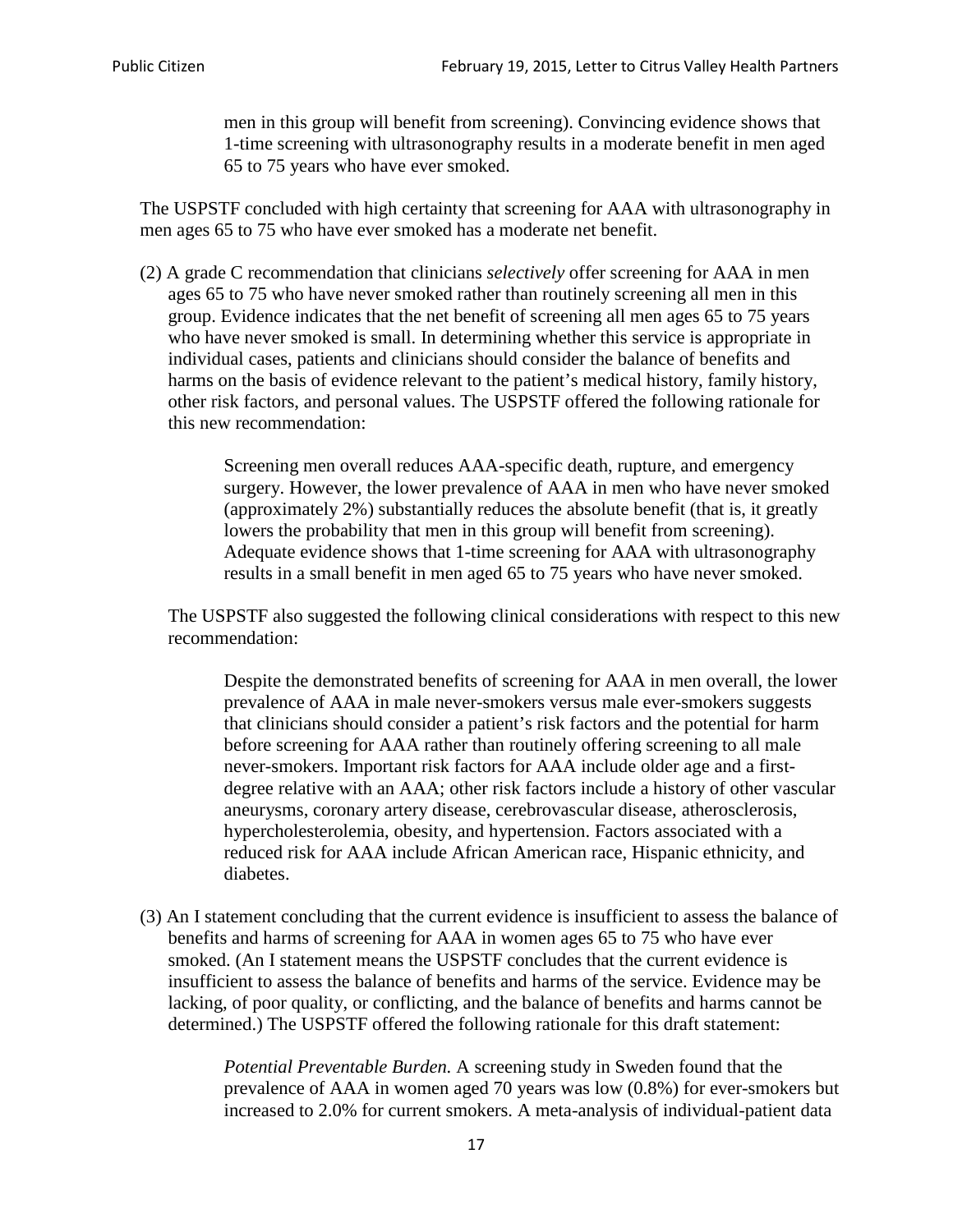found that women have a higher risk than men for AAA rupture at the same diameter (hazard ratio [HR], 3.76 [95% CI, 2.58 to 5.47]). However, AAAassociated deaths occur at an older age in women (at a time of increased competing causes of death and a declining benefit–risk ratio for operative interventions), with 70% of deaths occurring after age 80 years in women compared with fewer than 50% in men. In the only screening RCT that included women, most screen-detected AAAs in women were small (3.0 to 3.9 cm) and AAA-specific mortality was low in screened and unscreened women  $(<0.2\%)$ after 10 years.

*Potential Harms.* Four RCTs (primarily done in men) showed that screening for AAA doubled the rate of AAA-associated surgeries, largely driven by an increase in elective surgeries. Most screen-detected AAAs were below the 5.5-cm threshold for immediate repair. This finding generally results in long-term or lifelong surveillance and is probably associated with some amount of overtreatment, although the magnitude of this burden is difficult to quantify.

Most screening trials reported an associated decrease in emergency AAA repairs and a reduced 30-day mortality rate associated with emergency surgery in populations invited to screen, although mortality associated with elective surgery was not reduced. Operative mortality associated with AAAs is higher in women than in men (7% vs. 5% for open repair and 2% vs. 1% for endovascular repair, respectively).

*Costs.* In addition to the cost of ultrasonography screening (approximately \$100), the estimated potential associated cost of elective surgery to repair a screendetected AAA ranges from \$37 000 to \$43 000. Potential opportunity costs also may arise, because screening may take the place of other preventive activities that may be more beneficial to the patient.

*Current Practice.* Screening for AAA is provided as part of the "welcome-to-Medicare visit" for women who have a family history of AAA. However, the evidence is insufficient to accurately characterize current practice patterns related to screening for AAA in women.

A retrospective analysis from 2000 to 2010 used the National Inpatient Sample, a database that has a stratified 20% random sample of all nonfederal inpatient hospital admissions in the United States. This analysis found that women are more likely than men to have open surgery versus endovascular aneurysm repair (EVAR) for unruptured AAA (24% vs. 17%, respectively), potentially because of issues with access to the iliac artery (that is, smaller artery size) that may preclude endovascular management.

A retrospective review of 4026 AAA repairs in the Vascular Study Group of New England database (a voluntary registry from 30 academic and community hospitals in the 6 New England states) reported that women were more likely than men to have open surgery versus EVAR and to be older and have smaller aortic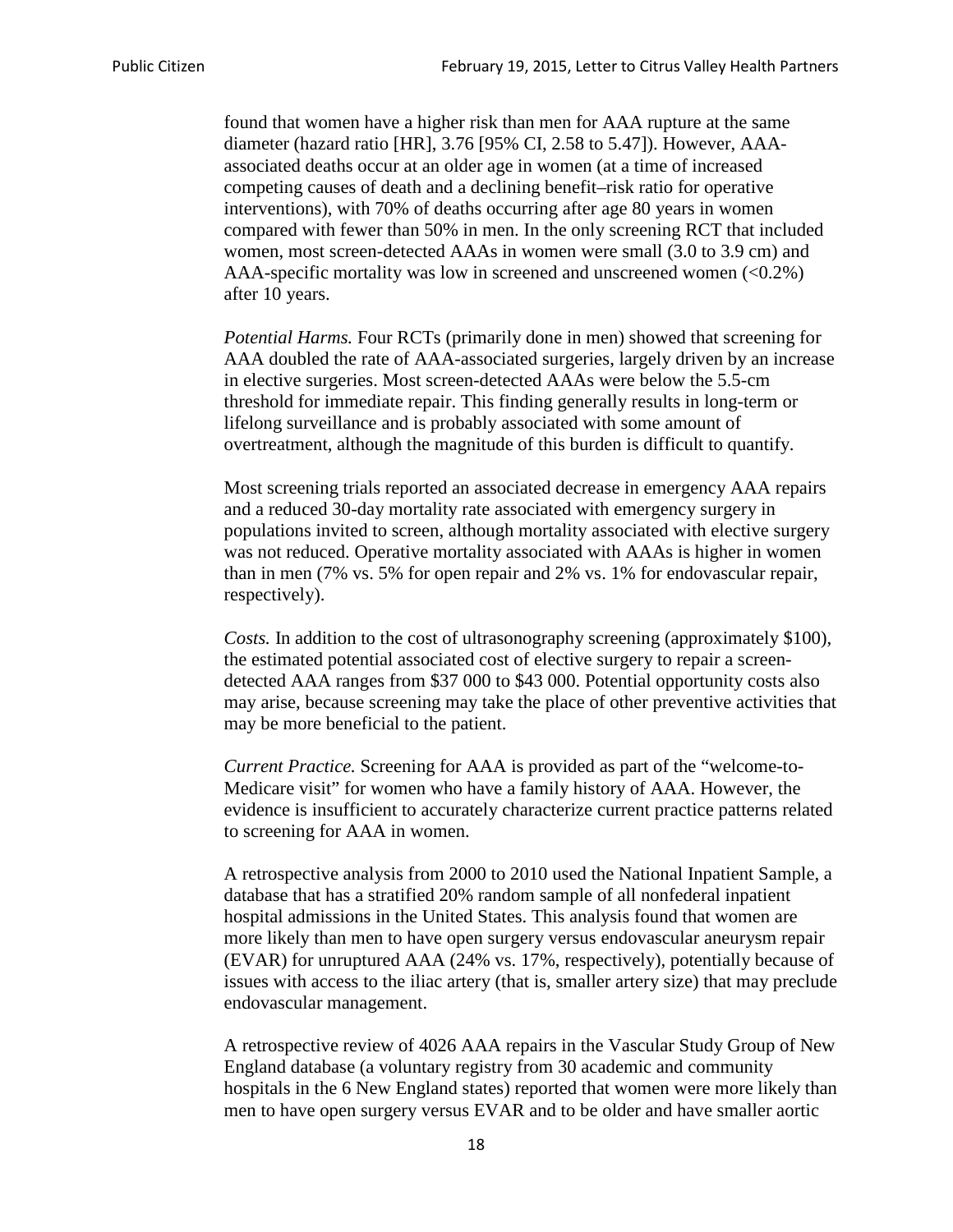diameters at the time of repair. Postoperative complications were higher in women than in men after elective EVAR or open repair, including emergency reoperations, dysrhythmias, leg ischemia or emboli, bowel ischemia, or need for discharge to another medical facility rather than home.

(4) A grade D recommendation *against* routine screening for AAA in women who have never smoked. The USPSTF offered the following rationale for this draft updated recommendation:

> The prevalence of AAA in women who have never smoked is low (0.03% to 0.60% in women aged 50 to 79 years). The evidence also shows no apparent benefit of screening for AAA in women. The USPSTF therefore concludes that adequate evidence shows that the absolute benefit of 1-time screening for AAA with ultrasonography in women who have never smoked can effectively be bounded at none or almost none.

In discussing the harms of detection and early treatment of AAAs, the USPSTF noted the following: $63$ 

In the available trials, groups invited to screening were approximately twice as likely as control groups to have any AAA surgery within 3 to 5 years, predominantly driven by an increase in elective surgeries. More than 90% of AAAs identified by screening were below the 5.5-cm threshold for immediate repair. Detecting smaller AAAs generally leads to long-term (potentially lifelong) surveillance.

A person's risk for death related to elective surgery for AAA is lower than that for death related to emergency surgery for rupture. However, the increase in the overall rates of detection and surgery in the screening groups still potentially represents a harm. A proportion of AAAs will never rupture because they do not advance or because a person dies of a competing cause.

The exact extent of overdiagnosis and overtreatment is difficult to estimate. One study from Massachusetts General Hospital reviewed 24 000 consecutive autopsies between 1952 and 1975 and found that 75% of the 473 patients who died with an undetected or unoperated AAA had a cause of death not related to the AAA (41% were >5.1 cm in diameter). Given that even elective treatment is associated with some risk for perioperative mortality, overtreatment is an important issue to consider when deciding whether to screen for this condition....

Convincing evidence shows that the harms associated with 1-time screening for AAA with ultrasonography are at least small in all populations and potentially higher in women because of their higher risk for operative mortality.

In 2011, the Society for Vascular Surgery issued a position statement on vascular screening recommending a one-time ultrasound screening for AAA for all men age 65 or older and

<span id="page-18-0"></span><sup>63</sup> *Ibid*.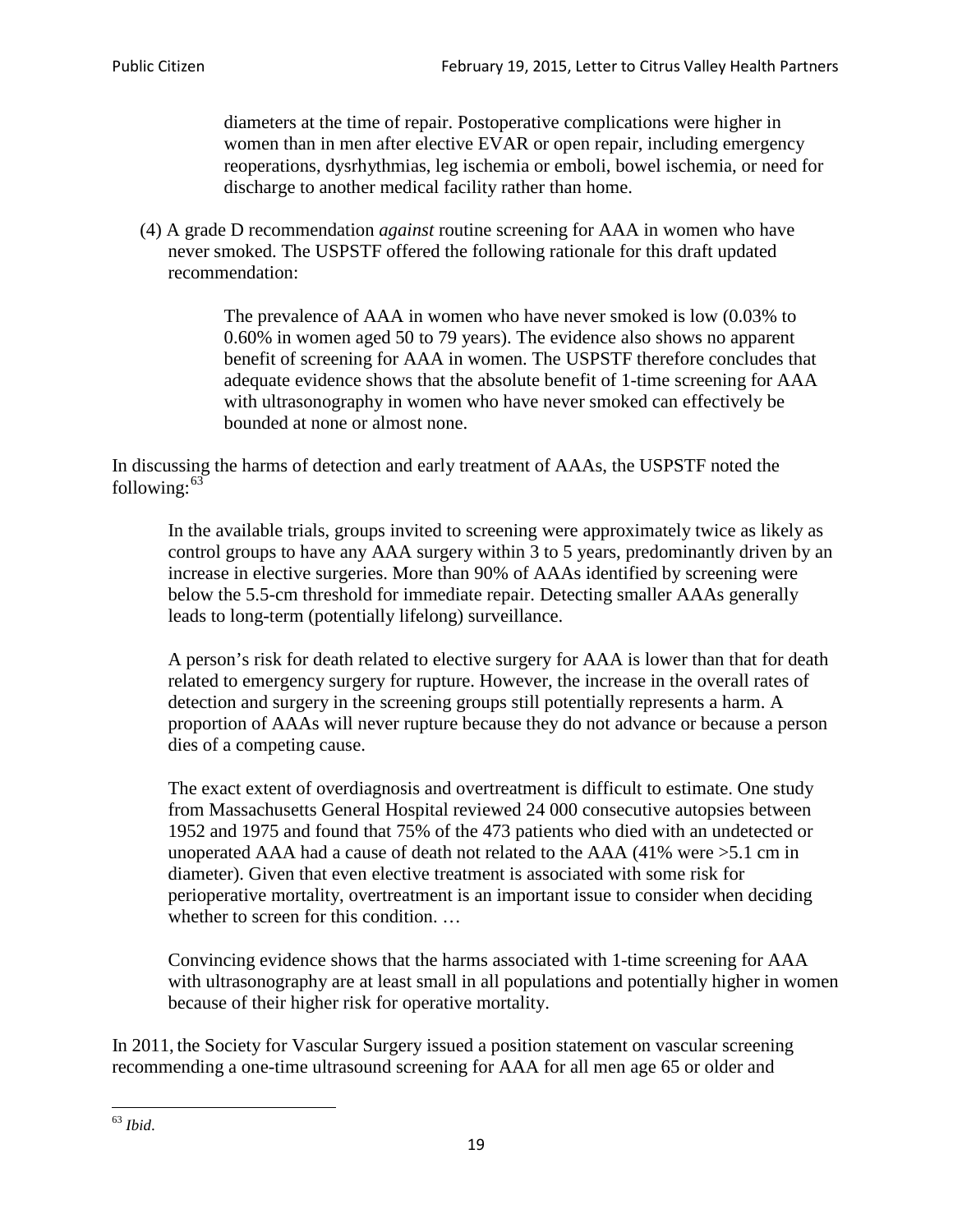screening men as early as age 55 who have a family history of AAA.<sup>[64](#page-19-0)</sup> The society also recommended one-time ultrasound screening for AAA for all women age 65 or older who have a family history of AAA or have smoked.

In 2012, the ACCF, American College of Radiology, American Institute of Ultrasound in Medicine, American Society of Echocardiography, American Society of Nephrology, Intersocietal Commission for the Accreditation of Vascular Laboratories, Society for Cardiovascular Angiography and Interventions, Society of Cardiovascular Computed Tomography, Society for Interventional Radiology, Society for Vascular Medicine, and Society for Vascular Surgery jointly issued evidence-based appropriate use criteria for noninvasive vascular testing (ultrasound and physiological testing) for a variety of possible indications.<sup>[65](#page-19-1)</sup> For each indication, these organizations classified the use of noninvasive vascular testing into one of the following three categories:

- **Appropriate:** The test is one in which the expected incremental information, combined with clinical judgment, exceeds the expected negative consequences — including the risks of the procedure itself and the downstream impact of poor test performance such as delay in diagnosis (false-negatives) or inappropriate diagnosis (false-positives) — by a sufficiently wide margin for the specific indication that the procedure is generally considered acceptable care and a reasonable approach for the indication.
- **Uncertain:** The test *may* be generally acceptable and *may* be a reasonable approach for the specific indication; uncertainty also implies that more research and/or patient information is needed to classify the indication definitively.
- **Inappropriate:** The test *is not* generally acceptable and *is not* a reasonable approach for the specific indication.

These organizations classify screening for AAA as *inappropriate* for anyone under age 65 with no history of smoking, except as noted below. They also classify such screening as *uncertain* for anyone 65 or older with no history of smoking.

These organizations did classify screening for AAA as *appropriate* for the following subgroups:

- Adults older than age 60 with a first-degree relative with an AAA.
- Adults age 65 or older who are current or former smokers.

In summary, the USPSTF and many other major medical professional organizations recommended against routine screening for AAA, or designate such screening as inappropriate for those individuals who are not at high risk for developing AAA. Screening for AAA in the

<span id="page-19-0"></span><sup>64</sup> Society for Vascular Surgery. SVS Position Statement on Vascular Screenings. January 2011. [http://www.vascularweb.org/about/positionstatements/Pages/svs-position-statement-on-vascular-screening.aspx.](http://www.vascularweb.org/about/positionstatements/Pages/svs-position-statement-on-vascular-screening.aspx) 

<span id="page-19-1"></span>Accessed August 21, 2014.<br><sup>65</sup> Mohler ER, Gornik HL, Gerhard-Herman M, et al. ACCF/ACR/AIUM/ASE/ASN/ICAVL/SCAI/SCCT/SIR/ SVM/SVS 2012 appropriate use criteria for peripheral vascular ultrasound and physiological testing part I: Arterial ultrasound and physiological testing*. J Am Coll Cardiol*. 2012;60(3):242-276.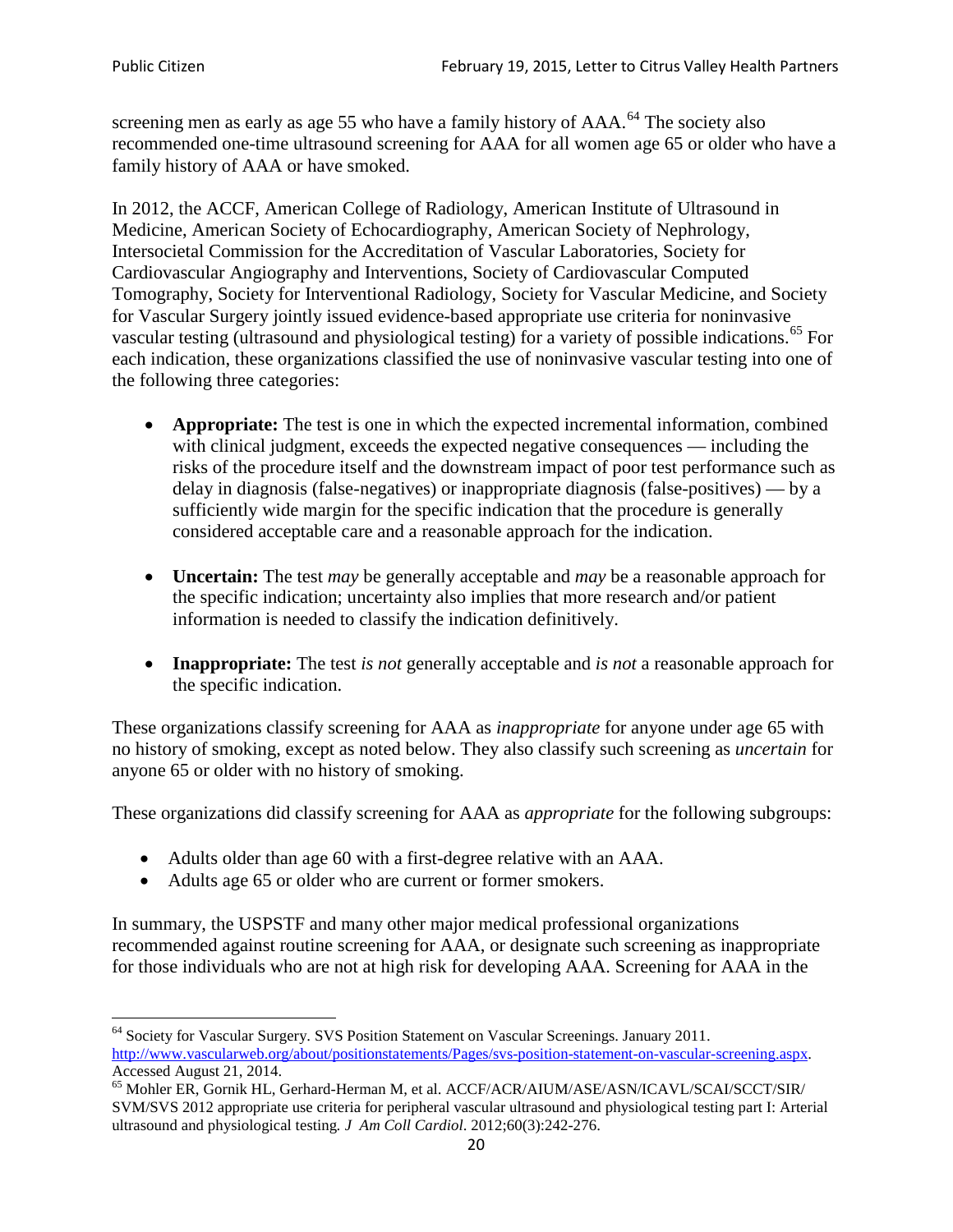general, asymptomatic population has *not* been shown to significantly improve clinical outcome and is likely to do more harm than good.

### **D. Peripheral Arterial Disease Test:**

The Life Line Screening online promotional materials state:<sup>[66](#page-20-0)</sup>

Peripheral Arterial Disease (PAD), more commonly known as hardening of the arteries, affects about eight million Americans. It is a condition in which the large and mediumsized arteries supplying blood to the legs become narrow or clogged, constricting the flow of blood. PAD is caused by atherosclerosis, a gradual process in which cholesterol and scar tissue build up, forming a substance called plaque that clogs the artery. PAD not only causes pain and disability, it also is associated with a much higher risk of heart disease. …

Peripheral Arterial Disease Screening

o A quick, easy and non-invasive procedure, PAD screening is done by using the ankle-brachial index (ABI). After removing your socks and shoes, you will have pressure cuffs placed around your upper arms and ankles. A small ultrasound device will then measure the systolic blood pressure in your limbs. …

Who should have a peripheral arterial disease screening?

• Anyone with risk factors

How often should I get a peripheral arterial disease screening?

• Annually

In 2012, the ACCF, American College of Radiology, American Institute of Ultrasound in Medicine, American Society of Echocardiography, American Society of Nephrology, Intersocietal Commission for the Accreditation of Vascular Laboratories, Society for Cardiovascular Angiography and Interventions, Society of Cardiovascular Computed Tomography, Society for Interventional Radiology, Society for Vascular Medicine, and Society for Vascular Surgery jointly issued evidence-based appropriate use criteria for noninvasive vascular testing (ultrasound and physiological testing) for a variety of possible indications. These appropriate use criteria identify the following as the only appropriate indications for lower extremity artery testing with ABI: patients with diminished pulses, femoral bruit, age greater than 50 with diabetes or smoking, or age greater than 70, which is consistent with ACC/AHA PAD guidelines. The evaluation with ABI for those younger than 50 and those with diabetes was classified as uncertain.<sup>[67](#page-20-1)</sup>

<span id="page-20-0"></span><sup>&</sup>lt;sup>66</sup> Life Line Screening. Peripheral arterial disease screening. [http://www.lifelinescreening.com/What-We-Do/What-](http://www.lifelinescreening.com/What-We-Do/What-We-Screen-For/Peripheral-Arterial-Disease)[We-Screen-For/Peripheral-Arterial-Disease.](http://www.lifelinescreening.com/What-We-Do/What-We-Screen-For/Peripheral-Arterial-Disease) Accessed January 9, 2015.<br><sup>67</sup> Mohler ER, Gornik HL, Gerhard-Herman M, et al. ACCF/ACR/AIUM/ASE/ASN/ICAVL/SCAI/SCCT/SIR/

<span id="page-20-1"></span>SVM/SVS 2012 appropriate use criteria for peripheral vascular ultrasound and physiological testing part I: Arterial ultrasound and physiological testing. *J Am Coll Cardiol*. 2012;60(3):242-276.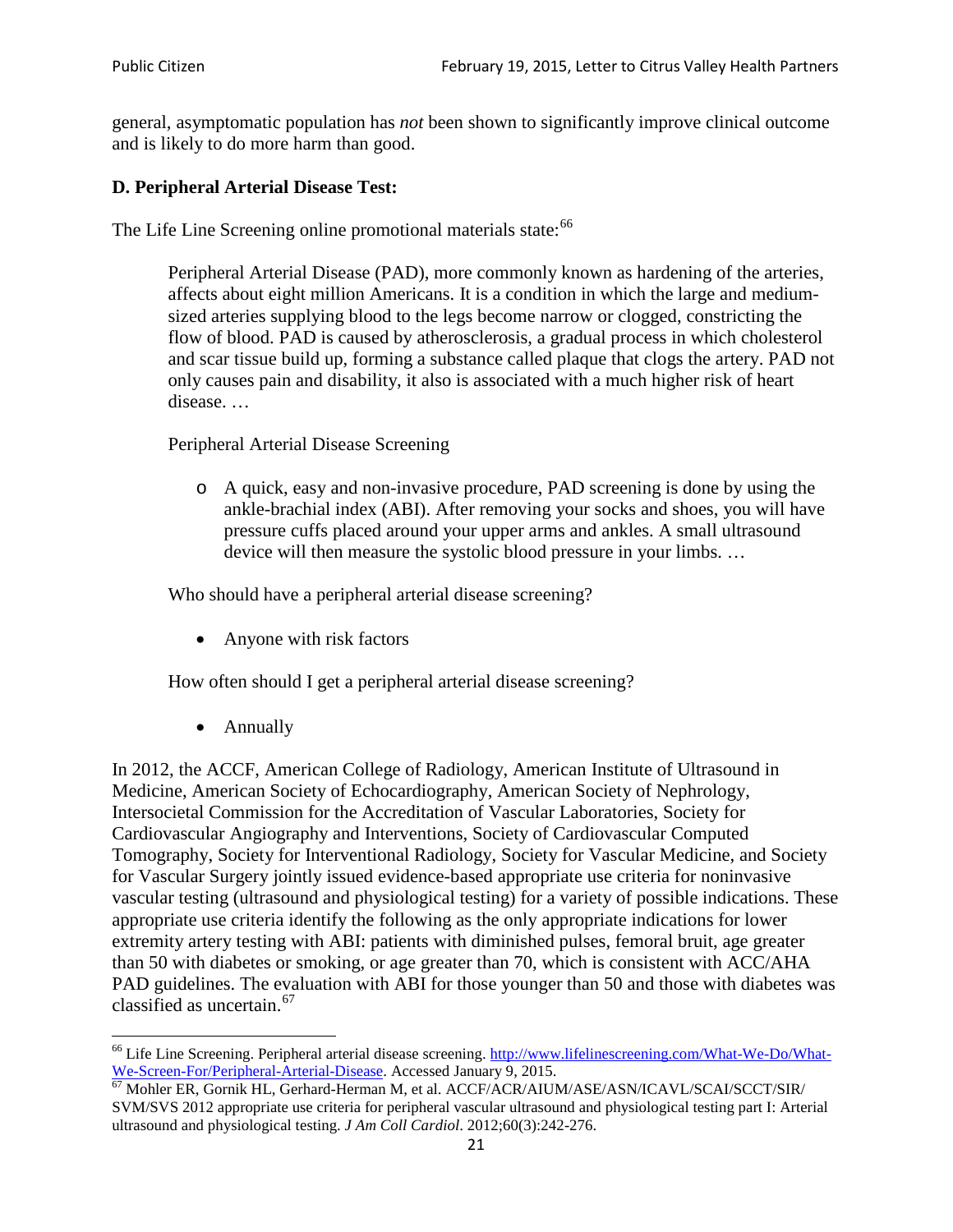In 2013, the USPSTF, based on a systematic review of the scientific literature,<sup>[68](#page-21-0)</sup> issued a grade I statement on ABI testing, concluding that the current evidence is *insufficient* to assess the balance of benefits and harms of screening for peripheral artery disease and cardiovascular disease risk assessment with ABI in adults.<sup>[69](#page-21-1)</sup> In making this statement, the USPSTF noted the following regarding its assessment of the possible benefits and harms of ABI screening:

#### **Benefits of Detection and Early Treatment**

The USPSTF found no evidence that screening for and treatment of PAD in asymptomatic patients leads to clinically important benefits. It also reviewed the potential benefits of adding the ABI to the Framingham Risk Score (FRS) and found evidence that this results in some patient risk reclassification; however, how often the reclassification is appropriate or whether it results in improved clinical outcomes is not known.

Determining the overall benefit of ABI testing requires not only evidence on appropriate risk reclassification but also evidence that this reclassification leads to treatments shown to improve clinical outcomes. One randomized trial found that aspirin did not reduce [cardiovascular disease] events in patients with a low ABI. No studies assessed the effect of lipid-lowering therapy or other cardiovascular risk reduction interventions in patients with asymptomatic PAD and no known diagnosis of [cardiovascular disease] or diabetes. The USPSTF found inadequate evidence that early treatment of screen-detected PAD leads to improvement in clinical outcomes.

#### **Harms of Detection and Early Treatment**

The USPSTF found no studies addressing the magnitude of harms of screening for PAD with the ABI; however, the direct harms to the patient of screening itself, beyond the time needed for the test, are probably minimal. Other harms resulting from testing may include false-positive results, exposure to gadolinium or contrast dye if magnetic resonance angiography (MRA) or computed tomography angiography (CTA) is used to confirm diagnosis, anxiety, labeling, and opportunity costs.

The USPSTF found inadequate evidence on the harms of early treatment of screendetected PAD. One study showed that low-dose aspirin treatment in asymptomatic patients with a low ABI may increase bleeding. Additional harms associated with treatment include use of unnecessary medications (or higher doses) and their resulting adverse effects and discontinuation of medications known to be effective in patients with established coronary artery disease (CAD) if the patient is reclassified to a lower risk category on the basis of a normal ABI.

We are not aware of any major medical professional organization that endorses such screening for peripheral vascular disease with ABI in the general asymptomatic population.

Moreover, treatment benefits for asymptomatic individuals with screen-detected PAD are not well established, and there appear to be no studies that directly assess the impact of screening

<span id="page-21-0"></span><sup>&</sup>lt;sup>68</sup> Lin JS, Olson CM, Johnson ES, Whitlock EP. The ankle-brachial index for peripheral artery disease screening and cardiovascular disease prediction among asymptomatic adults: A systematic evidence review for the U.S. Preventive Services Task Force. *Ann Intern Med.* 2013;159(5):333-341.<br><sup>69</sup> Moyer VA, U.S. Preventive Services Task Force. Screening for peripheral artery disease and cardiovascular

<span id="page-21-1"></span>disease risk assessment with the ankle–brachial index in adults: U.S. Preventive Service Task Force recommendation statement. *Ann Intern Med.* 2013;159(5):342-348.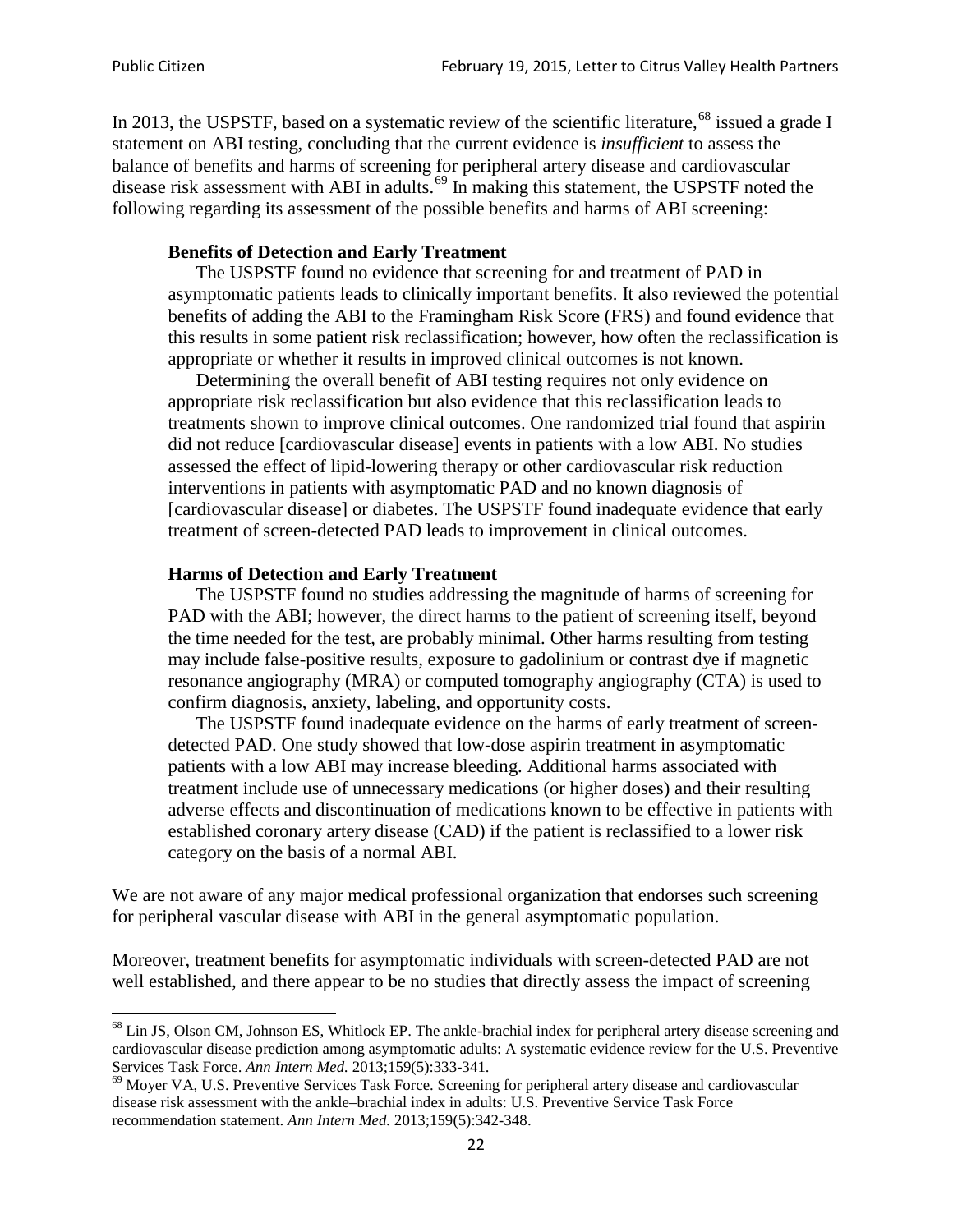unselected adults (or generally asymptomatic adults) with ABI on cardiovascular disease or PAD health outcomes.<sup>[70](#page-22-0)</sup>

### **E. Osteoporosis Screening/Bone Density Test**

The Life Line Screening online promotional materials state: $71$ 

Osteoporosis is a disease in which bone becomes extremely fragile. Bone is a complex living tissue that can be weakened by poor diet and lack of exercise.

As we age, bones begin to break down faster than new bone can be formed. Osteoporosis removes minerals from bones until they become so weak and brittle that they fracture very easily. Actions such as bending to pick up a newspaper, lifting a vacuum, or even coughing can cause a fracture. Some fractures, such as hip fractures, may require hospitalization or major surgery, and may result in disability or even death.

Screening for Osteoporosis

• An easy and painless procedure, an osteoporosis screening requires you to place your foot in an ultrasound device called a bone densitometer. This device then measures the bone mineral density [BMD] of your heel. The heel is measured because its bone is similar to that found in the hip, where fractures most often occur. …

Who should have an Osteoporosis screening?

• Anyone who has the risk factors associated with the disease ...

How often should I get an Osteoporosis screening?

• Annually

Several major medical professional organizations affirmatively recommend screening for osteoporosis in *certain high-risk individuals*, but we are not aware of any major medical professional organization that endorses such screening *annually* for any group of individuals.

In 2008, the American College of Physicians issued the following evidence-based recommendation for osteoporosis screening in men: $^{72}$  $^{72}$  $^{72}$ 

(1) Clinicians should periodically perform individualized assessment of risk factors for osteoporosis in older men (Grade: strong recommendation; moderate-quality evidence).

<span id="page-22-0"></span><sup>70</sup> [Lin JS,](http://www.ncbi.nlm.nih.gov/pubmed?term=Lin%20JS%5BAuthor%5D&cauthor=true&cauthor_uid=24156115) [Olson CM,](http://www.ncbi.nlm.nih.gov/pubmed?term=Olson%20CM%5BAuthor%5D&cauthor=true&cauthor_uid=24156115) [Johnson ES,](http://www.ncbi.nlm.nih.gov/pubmed?term=Johnson%20ES%5BAuthor%5D&cauthor=true&cauthor_uid=24156115) et al. *The Ankle Brachial Index for Peripheral Artery Disease Screening and Cardiovascular Disease Prediction in Asymptomatic Adults: A Systematic Evidence Review for the U.S. Preventive Services Task Force*. Rockville, MD: Agency for Healthcare Research and Quality; 2013.<br>http://www.ncbi.nlm.nih.gov/books/NBK164524. Accessed December 29, 2014.

<span id="page-22-1"></span> $\frac{1}{71}$  Life Line Screening. Osteoporosis screening/bone density test. [http://www.lifelinescreening.com/What-We-](http://www.lifelinescreening.com/What-We-Do/What-We-Screen-For/Osteoporosis)[Do/What-We-Screen-For/Osteoporosis.](http://www.lifelinescreening.com/What-We-Do/What-We-Screen-For/Osteoporosis) Accessed January 9, 2015. <sup>72</sup> Qaseem A, Snow V, Shekelle P, et al. Screening for osteoporosis in men: A clinical practice guideline from the

<span id="page-22-2"></span>American College of Physicians. *Ann Intern Med*. 2008;148(9):680-4.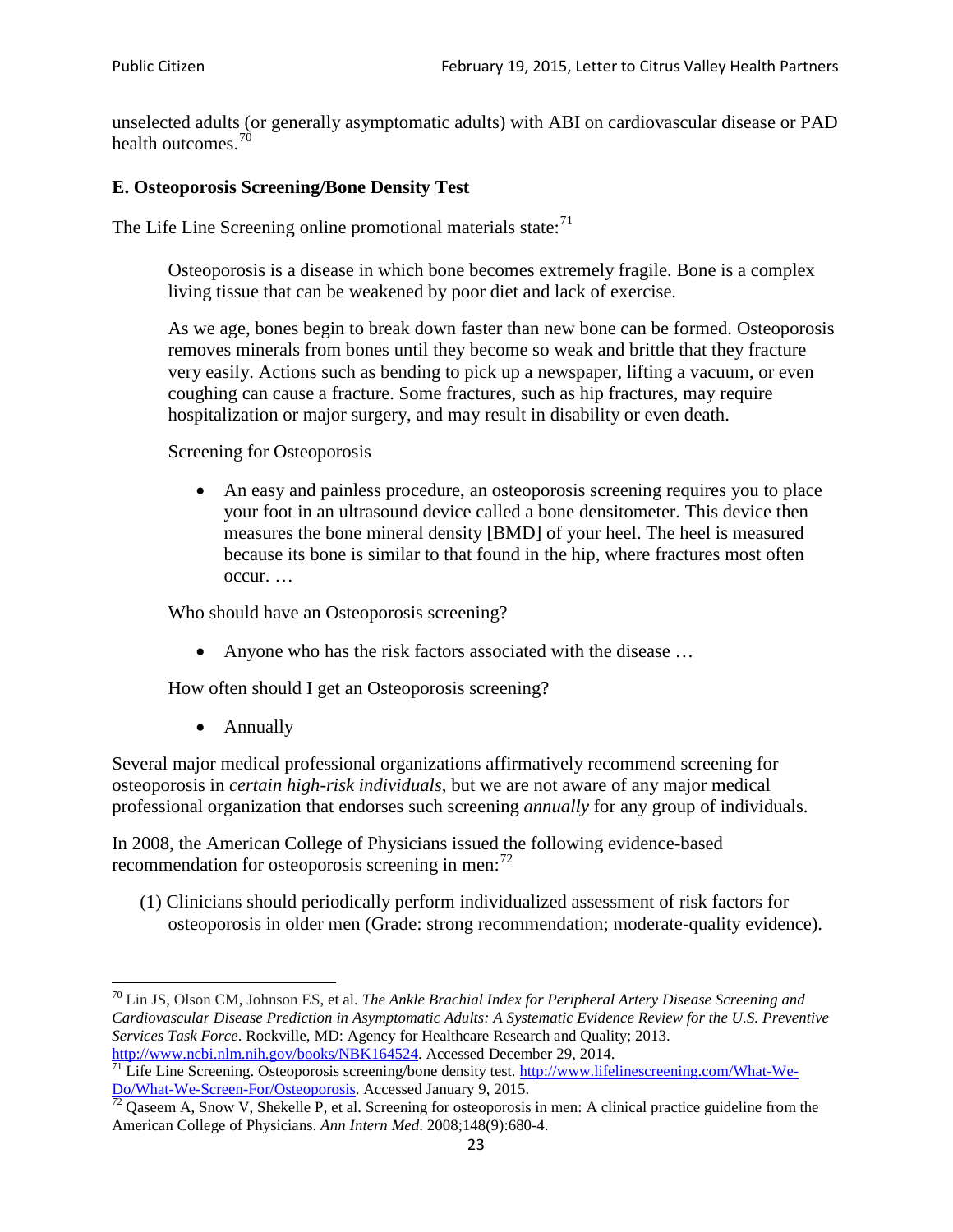A careful assessment of risk for osteoporosis in men is important. The appropriate age to start risk assessment is uncertain. However, by age 65 years, at least 6% of men have DXA [dual-energy X-ray absorptiometry]-determined osteoporosis, therefore, assessment of risk factors before this age is reasonable. Factors that increase the risk for osteoporosis in men include age (>70 years), low body weight (body mass index <20 to 25 kg/m2), weight loss  $\langle$  >10% [compared with the usual young or adult weight or weight loss in recent years]), physical inactivity (participates in no physical activities on a regular basis [walking, climbing stairs, carrying weights, housework, or gardening]), corticosteroid use, androgen deprivation therapy, and previous fragility fracture. Risk assessments should be updated periodically for men who choose not to be screened.

(2) Clinicians should obtain DXA for men who are at increased risk for osteoporosis and are candidates for drug therapy (Grade: strong recommendation; moderate-quality evidence).

Bone density measurement with DXA is the accepted reference standard for diagnosing osteoporosis in men. Men who are at increased risk for osteoporosis are candidates for DXA. Little evidence about alternatives to DXA exists. The 2 most studied methods are quantitative ultrasonography (usually of the calcaneus) and the OST [Osteoporosis Self-Assessment Tool]. Available evidence indicates that neither alternative is sufficiently sensitive or specific at predicting DXA-determined bone mass to be recommended as a substitute for DXA. Although 1 study has demonstrated a strong relationship between calcaneal ultrasonography and subsequent fracture, until treatment trials establish the effectiveness of therapy for osteoporosis diagnosed by ultrasonography rather than DXA, the role of ultrasonography in initiating therapy remains uncertain. No studies have evaluated the optimal intervals for repeated screening by using BMD measurement with DXA.

The evidence review showed that calcaneal ultrasonography predicts DXA-determined osteoporosis only modestly well. However, more important, it was a strong predictor of fracture in men. This may be because ultrasonography identifies other bone properties, such as bone quality, which may not be identified on DXA. Because treatment trials have not measured the effectiveness of therapy for osteoporosis diagnosed by ultrasonography rather than DXA, the role of ultrasonography in diagnosis remains uncertain.

In 2011, the USPSTF issued the following updated evidence-based recommendations for osteoporosis screening:<sup>[73](#page-23-0)</sup>

(1) A grade B recommendation for screening for osteoporosis in women aged 65 years or older and in younger women whose fracture risk is equal to or greater than that of a 65 year-old white woman who has no additional risk factors. In making this a grade B recommendation, the USPSTF offered the following rationale:

> No controlled studies have evaluated the effect of screening for osteoporosis on fracture rates or fracture-related morbidity or mortality.

<span id="page-23-0"></span><sup>&</sup>lt;sup>73</sup> U.S. Preventive Services Task Force. Screening for osteoporosis: U.S. Preventive Services Task Force recommendation statement. *Ann Intern Med*. 2011;154(5):356-364.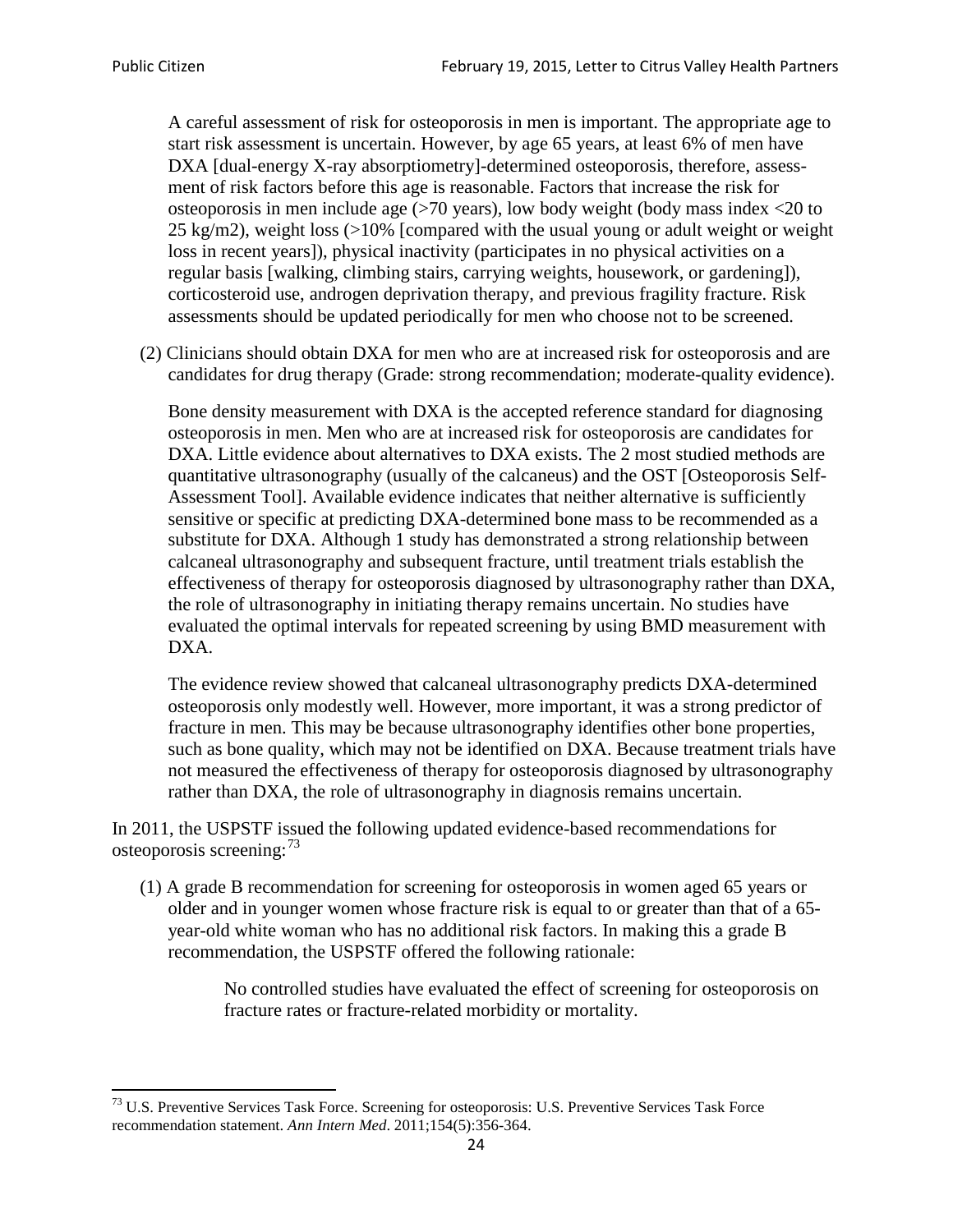In postmenopausal women who have no previous osteoporotic fractures, the USPSTF found convincing evidence that drug therapies reduce the risk for fractures. In women aged 65 years or older and in younger women whose fracture risk is equal to or greater than that of a 65-year-old white woman who has no additional risk factors, the USPSTF judged that the benefit of treating screeningdetected osteoporosis is at least moderate.

(2) An I statement concluding that the current evidence is insufficient to assess the balance of benefits and harms of screening for osteoporosis in men.

> Because of the lack of relevant studies, the USPSTF found inadequate evidence that drug therapies reduce the risk for fractures in men who have no previous osteoporotic fractures. The USPSTF identified the absence of randomized trials of primary fracture prevention in men who have osteoporosis as a critical gap in the evidence.

The USPSTF concludes that for men, evidence of the benefits of screening for osteoporosis is lacking and the balance of benefits and harms cannot be determined.

In discussing how often women should be screened for osteoporosis, the USPSTF noted the following: $74$ 

The potential value of rescreening women whose initial screening test did not detect osteoporosis is to improve fracture risk prediction. Evidence is lacking about optimal intervals for repeated screening and whether repeated screening is necessary in a woman with normal BMD. Because of limitations in the precision of testing, a minimum of 2 years may be needed to reliably measure a change in BMD; however, longer intervals may be necessary to improve fracture risk prediction. A prospective study of 4124 women aged 65 years or older found that neither repeated BMD measurement nor the change in BMD after 8 years was more predictive of subsequent fracture risk than the original measurement.

In 2012, the American College of Obstetricians and Gynecologists (ACOG) issued the following updated evidence-based recommendations on screening women for osteoporosis:<sup>[75](#page-24-1)</sup>

Bone density screening for women should begin at age 65 years. DXA absorptiometry screening can be used selectively for women younger than 65 years if they are postmenopausal and have other significant risk factors for osteoporosis or fracture.

Regarding how often women should be screened for osteoporosis, the ACOG recommended the following: $^{76}$  $^{76}$  $^{76}$ 

(1) In the absence of new risk factors, DXA screening should not be performed more frequently than every 2 years.

<span id="page-24-2"></span><span id="page-24-1"></span><span id="page-24-0"></span><sup>74</sup> *Ibid.* <sup>75</sup> American College of Obstetricians and Gynecologists. Osteoporosis. September 17, 2012. [http://www.guideline.gov/content.aspx?id=38413#Section420.](http://www.guideline.gov/content.aspx?id=38413#Section420) Accessed January 7, 2015.<br><sup>76</sup> *Ibid.*